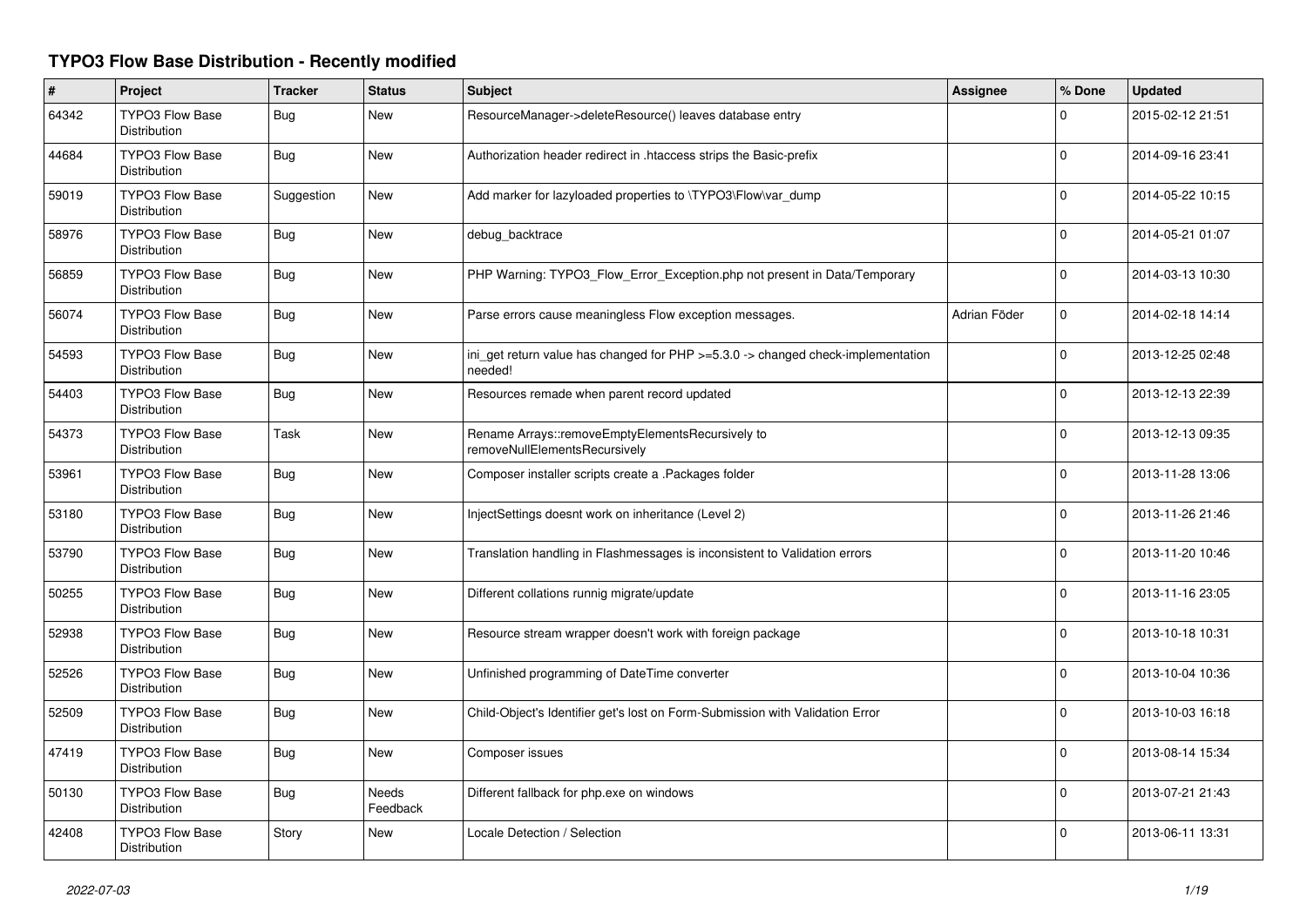| $\sharp$ | Project                                | <b>Tracker</b> | <b>Status</b>       | Subject                                                                                                                                           | Assignee               | % Done      | <b>Updated</b>   |
|----------|----------------------------------------|----------------|---------------------|---------------------------------------------------------------------------------------------------------------------------------------------------|------------------------|-------------|------------------|
| 47638    | TYPO3 Flow Base<br>Distribution        | <b>Bug</b>     | New                 | Delete a ValueObject by its identity                                                                                                              |                        | 0           | 2013-04-27 13:14 |
| 47637    | <b>TYPO3 Flow Base</b><br>Distribution | <b>Bug</b>     | <b>New</b>          | Property with @ORM\Column(nullable=true,type="decimal",scale=2) results as type<br>"string" in Collection Objects and not as expected as "double" |                        | 0           | 2013-04-27 12:14 |
| 47601    | <b>TYPO3 Flow Base</b><br>Distribution | <b>Bug</b>     | <b>New</b>          | Template Path of Submodules contains lowercase Namespace                                                                                          |                        | 0           | 2013-04-26 14:33 |
| 47423    | <b>TYPO3 Flow Base</b><br>Distribution | Task           | <b>Under Review</b> | Decouple TYPO3.Party from Flow                                                                                                                    | Christian Müller       | $\mathbf 0$ | 2013-04-22 09:34 |
| 47052    | TYPO3 Flow Base<br>Distribution        | <b>Bug</b>     | <b>New</b>          | Clear doctrine caches after migration applied                                                                                                     |                        | $\Omega$    | 2013-04-08 18:30 |
| 46244    | TYPO3 Flow Base<br>Distribution        | <b>Bug</b>     | <b>Under Review</b> | Remove call to PHP_BINDIR in CoreCommandController                                                                                                |                        | $\Omega$    | 2013-03-19 11:39 |
| 45164    | TYPO3 Flow Base<br>Distribution        | Feature        | Accepted            | Define syntax for validation rules in YAML                                                                                                        | Karsten<br>Dambekalns  | 0           | 2013-02-05 10:52 |
| 44078    | <b>TYPO3 Flow Base</b><br>Distribution | Task           | New                 | Probably false behavior in symlinked environment                                                                                                  |                        | O           | 2012-12-18 13:17 |
| 42407    | <b>TYPO3 Flow Base</b><br>Distribution | Story          | <b>New</b>          | <b>Asset Management</b>                                                                                                                           |                        | 0           | 2012-10-26 09:02 |
| 41508    | TYPO3 Flow Base<br>Distribution        | Task           | <b>Under Review</b> | Replace Jasmine by Buster.js                                                                                                                      |                        | 0           | 2012-10-01 20:58 |
| 39432    | <b>TYPO3 Flow Base</b><br>Distribution | Task           | <b>New</b>          | Clarify introducing properties                                                                                                                    |                        | $\Omega$    | 2012-07-31 23:34 |
| 38875    | <b>TYPO3 Flow Base</b><br>Distribution | Suggestion     | <b>New</b>          | Have a Translator object available in action controllers                                                                                          |                        | 0           | 2012-07-11 15:00 |
| 35420    | TYPO3 Flow Base<br>Distribution        | Suggestion     | <b>New</b>          | Review use of try / catch in the Security Framework                                                                                               | Andreas Förthner   0   |             | 2012-03-31 00:00 |
| 33308    | <b>TYPO3 Flow Base</b><br>Distribution | Task           | <b>New</b>          | General date and time handling rules                                                                                                              |                        | 0           | 2012-03-06 16:05 |
| 28964    | <b>TYPO3 Flow Base</b><br>Distribution | Feature        | New                 | Integrate Behat tool for BDD                                                                                                                      |                        | 0           | 2011-08-13 16:03 |
| 51183    | <b>TYPO3 Flow Base</b><br>Distribution | Task           | <b>New</b>          | CLI improvements                                                                                                                                  |                        | 50          | 2015-02-25 17:45 |
| 41843    | <b>TYPO3 Flow Base</b><br>Distribution | <b>Bug</b>     | <b>New</b>          | Composer and rename issues (umbrella issue)                                                                                                       |                        | 60          | 2013-01-15 17:19 |
| 45413    | <b>TYPO3 Flow Base</b><br>Distribution | <b>Bug</b>     | <b>Under Review</b> | Overriding boolean properties using Objects.yaml is broken                                                                                        |                        | 100         | 2013-12-10 13:26 |
| 38379    | TYPO3.Eel                              | Feature        | <b>New</b>          | Implement a Eel-ViewHelper                                                                                                                        |                        | 0           | 2013-04-08 11:03 |
| 42240    | TYPO3.Eel                              | Task           | New                 | Make Eel usable outside of TYPO3 Flow                                                                                                             |                        | 0           | 2012-10-21 12:32 |
| 38459    | TYPO3.Eel                              | <b>Bug</b>     | New                 | Accessing a not present property/method should error verbosely                                                                                    | Sebastian<br>Kurfuerst | 0           | 2012-08-07 17:06 |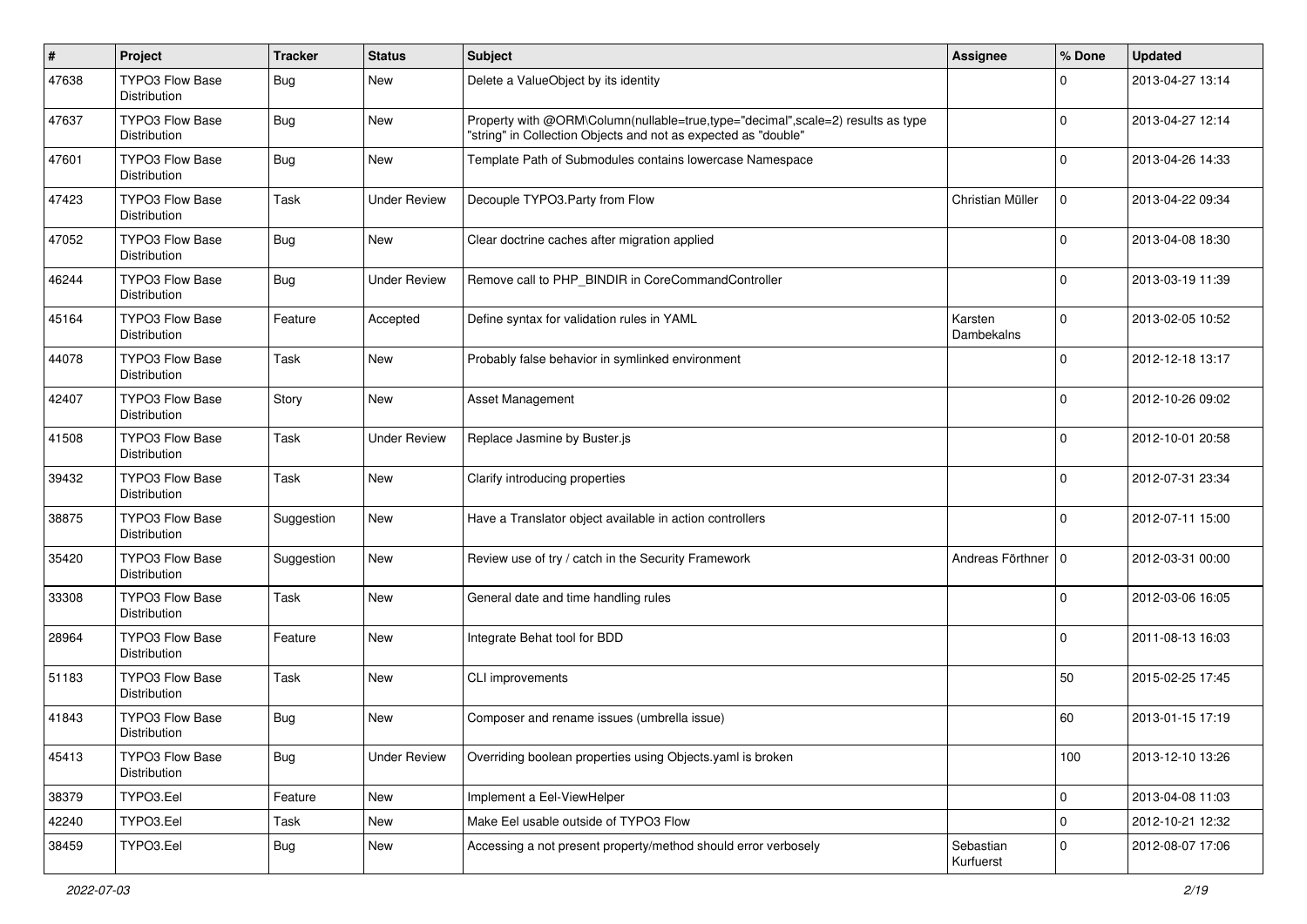| $\vert$ # | Project    | Tracker       | <b>Status</b>       | Subject                                                                                                   | <b>Assignee</b>       | % Done      | <b>Updated</b>   |
|-----------|------------|---------------|---------------------|-----------------------------------------------------------------------------------------------------------|-----------------------|-------------|------------------|
| 58622     | TYPO3.Flow | Feature       | New                 | Clearer Exception: Array to string conversion                                                             |                       | $\Omega$    | 2016-06-13 18:15 |
| 55306     | TYPO3.Flow | <b>Bug</b>    | <b>Under Review</b> | Filenames should not exceed 255 characters                                                                | Christian Müller      | $\mathbf 0$ | 2015-10-04 21:35 |
| 54181     | TYPO3.Flow | <b>Bug</b>    | New                 | Use date_default_timezone_get() instead of ini_get('date.timezone')                                       |                       | $\Omega$    | 2015-06-01 18:54 |
| 59672     | TYPO3.Flow | Feature       | <b>Under Review</b> | Add support for Doctrine 2.5 embeddables                                                                  | Alexander Berl        | $\mathbf 0$ | 2015-04-08 17:42 |
| 65684     | TYPO3.Flow | <b>Bug</b>    | New                 | Could not acquire lock for ClassLoader cache creation                                                     | Sebastian Heuer       | l O         | 2015-03-12 15:07 |
| 42520     | TYPO3.Flow | <b>Bug</b>    | New                 | Cache must be flushed globally for package state changes                                                  |                       | $\mathbf 0$ | 2015-02-25 17:45 |
| 56856     | TYPO3.Flow | <b>Bug</b>    | <b>Under Review</b> | Fix StandardView Template                                                                                 |                       | $\mathbf 0$ | 2015-02-25 11:25 |
| 51763     | TYPO3.Flow | <b>Bug</b>    | New                 | HttpRequest always returns content of the current request                                                 |                       | $\mathbf 0$ | 2015-02-20 12:53 |
| 56601     | TYPO3.Flow | <b>Bug</b>    | <b>Under Review</b> | PersistenceManager wrong handling of ORM\ld                                                               |                       | $\mathbf 0$ | 2015-02-16 17:56 |
| 48596     | TYPO3.Flow | <b>Bug</b>    | <b>Under Review</b> | Ignored Tags configuration should be easier to configure from packages                                    | Alexander Berl        | $\mathbf 0$ | 2015-02-14 13:00 |
| 47191     | TYPO3.Flow | Feature       | <b>Under Review</b> | Make (property) Validators aware of parent class and the property they belong to                          |                       | $\mathbf 0$ | 2015-02-13 18:25 |
| 54046     | TYPO3.Flow | Bug           | New                 | Removal of ValueObjects from a ManyToMany relationship is not possible                                    |                       | $\mathbf 0$ | 2015-02-05 11:01 |
| 55954     | TYPO3.Flow | <b>Bug</b>    | New                 | Associations to ValueObjects should not be cascade all'd                                                  |                       | $\mathbf 0$ | 2015-02-05 11:00 |
| 64842     | TYPO3.Flow | Feature       | New                 | Validation of Property should also happen before Property Mapping.                                        |                       | $\mathbf 0$ | 2015-02-04 10:35 |
| 3153      | TYPO3.Flow | Feature       | New                 | Support of action based filter rules defined by annotation.                                               |                       | $\mathbf 0$ | 2015-01-25 18:23 |
| 43082     | TYPO3.Flow | Feature       | Needs<br>Feedback   | Add CLI support for scaffolding models, views, controller                                                 |                       | $\Omega$    | 2015-01-05 11:39 |
| 47073     | TYPO3.Flow | <b>Bug</b>    | New                 | Cookie causes Error after Update                                                                          |                       | $\mathbf 0$ | 2014-12-16 11:59 |
| 54037     | TYPO3.Flow | Feature       | <b>Under Review</b> | JsonView accepts encoding options                                                                         |                       | $\mathbf 0$ | 2014-12-14 11:46 |
| 59366     | TYPO3.Flow | <b>Bug</b>    | <b>Under Review</b> | fix* lifecycle callbacks should not be registered for unproxied entities                                  |                       | $\mathbf 0$ | 2014-11-27 09:41 |
| 59442     | TYPO3.Flow | <b>Bug</b>    | <b>Under Review</b> | Composite primary keys including foreign entity don't work                                                |                       | $\mathbf 0$ | 2014-11-27 09:34 |
| 38004     | TYPO3.Flow | <b>Bug</b>    | Accepted            | Missing CheatSheet folder for Getting Started manual                                                      | Karsten<br>Dambekalns | $\Omega$    | 2014-11-07 10:58 |
| 62740     | TYPO3.Flow | <b>Bug</b>    | New                 | Add check on literal in TypeHandlingUtility::isCollectionType                                             |                       | $\mathbf 0$ | 2014-11-06 20:06 |
| 37405     | TYPO3.Flow | Feature       | <b>Under Review</b> | When changing a property wich is used in routing the Link-VH should direkt to the new<br>properties value |                       | $\Omega$    | 2014-11-02 18:25 |
| 62292     | TYPO3.Flow | Major Feature | New                 | Support for entity translation                                                                            |                       | $\mathbf 0$ | 2014-10-17 03:18 |
| 62009     | TYPO3.Flow | <b>Bug</b>    | New                 | Rewrite URI Filename could be empty                                                                       |                       | $\mathbf 0$ | 2014-10-07 11:03 |
| 40418     | TYPO3.Flow | Feature       | Needs<br>Feedback   | Add an option to flow3:cache: flush thats keeps user sessions active                                      |                       | $\Omega$    | 2014-10-03 20:17 |
| 49011     | TYPO3.Flow | <b>Bug</b>    | <b>Under Review</b> | Support executing TYPO3.Flow inside a PHAR                                                                |                       | $\mathsf 0$ | 2014-10-03 15:21 |
| 30933     | TYPO3.Flow | Feature       | Needs<br>Feedback   | Check for unique constraints on add()                                                                     | Karsten<br>Dambekalns | $\mathbf 0$ | 2014-10-01 12:36 |
| 46063     | TYPO3.Flow | Feature       | New                 | Implement username password provider with "remember me" persistent cookie                                 | Christopher<br>Hlubek | 0           | 2014-09-23 00:26 |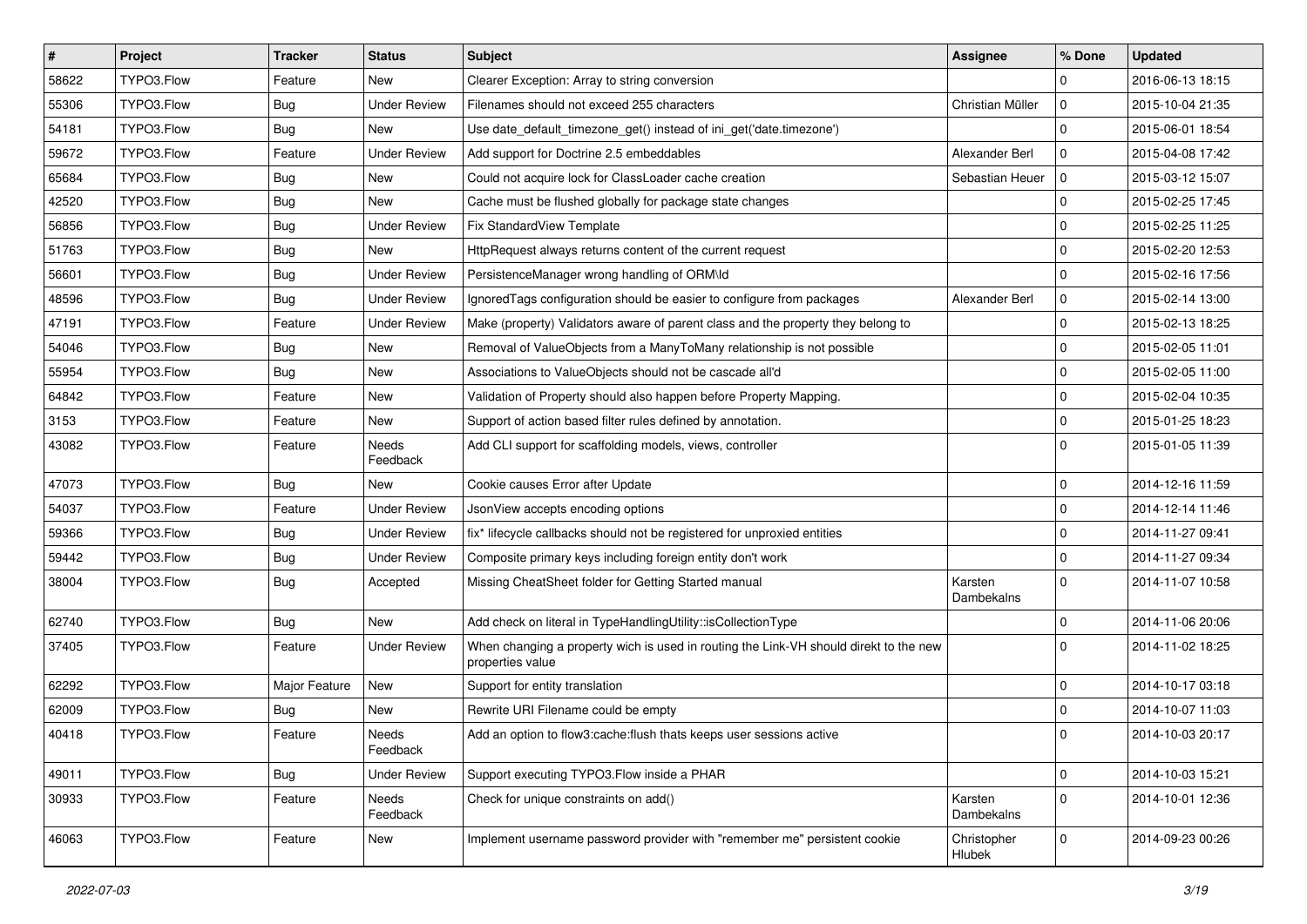| $\vert$ # | Project    | Tracker       | <b>Status</b>       | Subject                                                                                             | Assignee               | % Done         | <b>Updated</b>   |
|-----------|------------|---------------|---------------------|-----------------------------------------------------------------------------------------------------|------------------------|----------------|------------------|
| 55793     | TYPO3.Flow | Feature       | <b>Under Review</b> | Add Support for groupBy                                                                             | Kerstin<br>Huppenbauer | $\Omega$       | 2014-09-02 09:38 |
| 61043     | TYPO3.Flow | Task          | New                 | Rename ClassSchema to ModelSchema                                                                   |                        | $\Omega$       | 2014-08-18 23:20 |
| 60095     | TYPO3.Flow | Feature       | <b>Under Review</b> | LockManager's LockHoldingStackPage should be configurable                                           |                        | $\Omega$       | 2014-07-07 11:15 |
| 59878     | TYPO3.Flow | <b>Bug</b>    | New                 | TYPO3\Flow\Core\Booting\Exception\SubProcessException thrown in file Scripts.php                    |                        | $\Omega$       | 2014-06-25 15:29 |
| 58996     | TYPO3.Flow | <b>Bug</b>    | New                 | ResourceManager adding to persistence                                                               |                        | $\Omega$       | 2014-06-25 14:38 |
| 59747     | TYPO3.Flow | <b>Bug</b>    | New                 | TYPO3\Flow\Error\Exception thrown in file ErrorHandler.php                                          |                        | $\Omega$       | 2014-06-20 21:28 |
| 8923      | TYPO3.Flow | Task          | <b>Under Review</b> | Provide a Nginx Server Configuration for FLOW3                                                      | Christian Müller       | 0              | 2014-06-19 16:34 |
| 48532     | TYPO3.Flow | <b>Bug</b>    | <b>Under Review</b> | JsonView Configuration behaves differently for arrays and objects                                   | Alexander Berl         | $\Omega$       | 2014-06-11 15:53 |
| 59023     | TYPO3.Flow | <b>Bug</b>    | <b>New</b>          | BooleanConverter should not convert empty values to boolean                                         |                        | $\Omega$       | 2014-06-10 14:04 |
| 59357     | TYPO3.Flow | <b>Bug</b>    | New                 | Using the PackageManager directly instead of the Interface results in unexpected<br>behavior        |                        | $\Omega$       | 2014-06-05 14:34 |
| 59322     | TYPO3.Flow | <b>Bug</b>    | New                 | Mssing field exception should show missing migrations as well                                       |                        | $\Omega$       | 2014-06-04 06:47 |
| 59244     | TYPO3.Flow | Feature       | New                 | Message or Container needs context                                                                  |                        | $\Omega$       | 2014-05-31 11:47 |
| 59140     | TYPO3.Flow | <b>Bug</b>    | New                 | TYPO3\Flow\Error\Exception thrown in file ErrorHandler.php                                          |                        | $\Omega$       | 2014-05-27 15:51 |
| 38980     | TYPO3.Flow | <b>Bug</b>    | New                 | ActionController: behavior of required arguments is not consistent                                  |                        | ۱O.            | 2014-05-27 14:14 |
| 58494     | TYPO3.Flow | <b>Bug</b>    | Needs<br>Feedback   | Inifinite redirects if index.php presents in URI                                                    | Bastian Waidelich   0  |                | 2014-05-25 11:29 |
| 59084     | TYPO3.Flow | <b>Bug</b>    | New                 | if 403 Exception show reason                                                                        |                        | $\overline{0}$ | 2014-05-24 18:20 |
| 58193     | TYPO3.Flow | <b>Bug</b>    | <b>Under Review</b> | Forward-port changelogs to master branch                                                            | Karsten<br>Dambekalns  | $\Omega$       | 2014-05-23 18:11 |
| 59049     | TYPO3.Flow | <b>Bug</b>    | New                 | TYPO3\Flow\Error\Exception thrown in file ErrorHandler.php                                          |                        | $\Omega$       | 2014-05-22 23:34 |
| 53177     | TYPO3.Flow | Feature       | New                 | entity resource policy value support for `this`                                                     |                        | $\Omega$       | 2014-05-20 09:22 |
| 58927     | TYPO3.Flow | <b>Bug</b>    | New                 | Overlapping ressouce definitions in Policy yaml resolved incorrectly                                |                        | 0              | 2014-05-19 15:19 |
| 58894     | TYPO3.Flow | <b>Bug</b>    | New                 | MySQL max key length exceeded during Neos setup                                                     |                        | $\Omega$       | 2014-05-17 22:37 |
| 58852     | TYPO3.Flow | <b>Bug</b>    | New                 | TYPO3\Flow\Security\Exception\AccessDeniedException should clarify which action<br>fails to execute |                        | $\Omega$       | 2014-05-16 09:36 |
| 44891     | TYPO3.Flow | Feature       | New                 | Routes should be able to enforce http/https protocol                                                |                        | l 0            | 2014-05-14 19:55 |
| 58744     | TYPO3.Flow | <b>Bug</b>    | New                 | Can not split configuration in settings.yaml                                                        |                        | $\Omega$       | 2014-05-14 12:06 |
| 58773     | TYPO3.Flow | <b>Bug</b>    | Accepted            | Improve NoMatchingRouteException                                                                    | Bastian Waidelich 0    |                | 2014-05-13 15:59 |
| 58408     | TYPO3.Flow | Task          | New                 | Disable manualy persisting                                                                          |                        | 0              | 2014-05-02 10:58 |
| 57450     | TYPO3.Flow | Bug           | New                 | International E-Mail addresses (umlauts, etc.) are not validated correctly                          |                        | 0              | 2014-04-30 14:58 |
| 58184     | TYPO3.Flow | Major Feature | New                 | HTTP request argument building for different use cases                                              |                        | 0              | 2014-04-25 11:30 |
| 58153     | TYPO3.Flow | <b>Bug</b>    | New                 | Session - Scope, Property with interface annotation fails at wakeup                                 |                        | 0              | 2014-04-24 12:46 |
| 33055     | TYPO3.Flow | Bug           | New                 | AccessDeniedException instead of WebRedirect                                                        |                        | 0              | 2014-04-17 15:54 |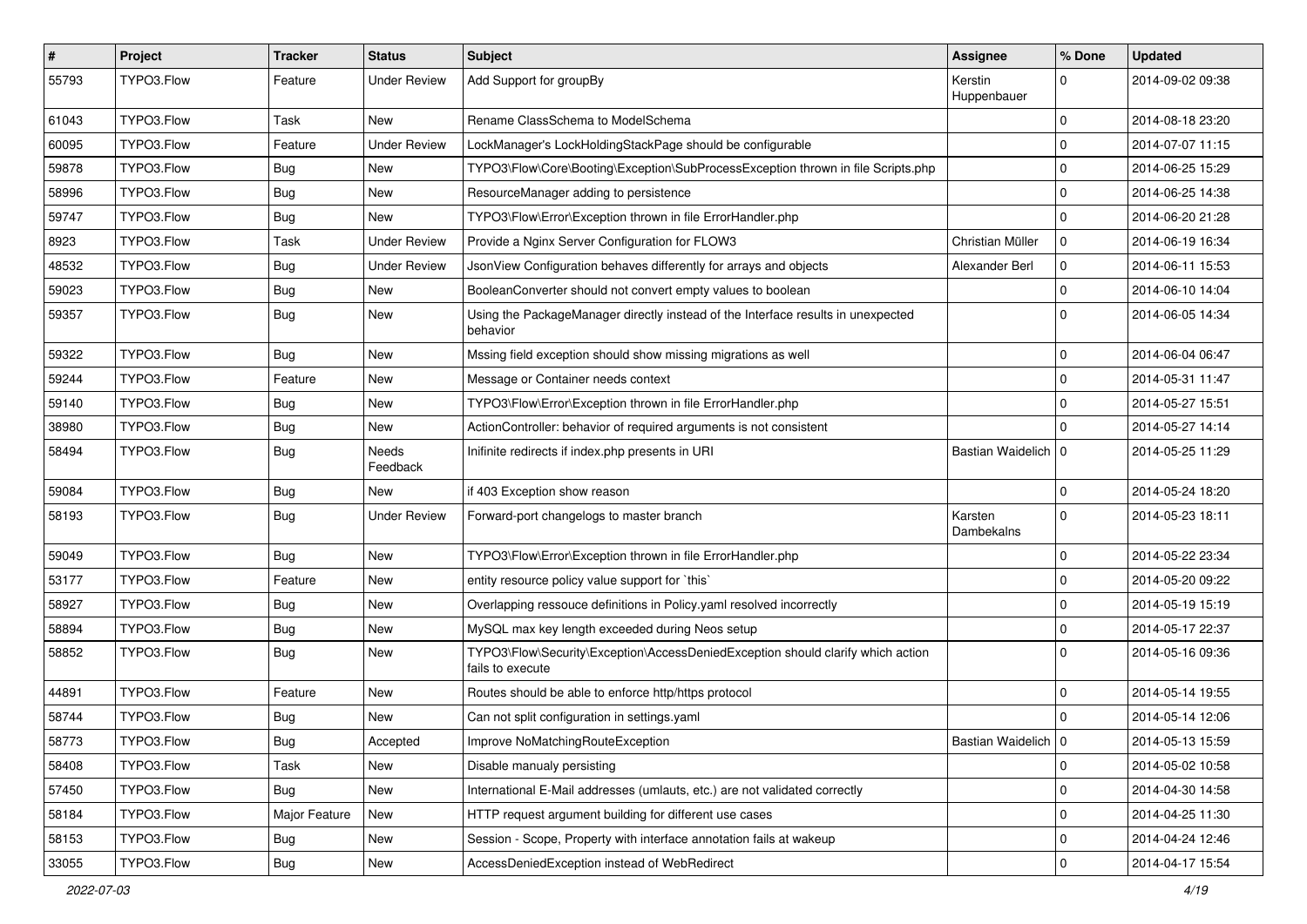| $\sharp$ | Project    | <b>Tracker</b> | <b>Status</b>       | Subject                                                                                               | Assignee              | % Done      | <b>Updated</b>   |
|----------|------------|----------------|---------------------|-------------------------------------------------------------------------------------------------------|-----------------------|-------------|------------------|
| 57972    | TYPO3.Flow | <b>Bug</b>     | New                 | Missing @ManyToOne in example for resource                                                            |                       | $\Omega$    | 2014-04-16 06:32 |
| 55870    | TYPO3.Flow | Feature        | New                 | Enhance f:form.textfield or add a f:form.datefield VH with enhanced validation and<br>propertymapping | Christian Müller      | 0           | 2014-04-15 12:32 |
| 33937    | TYPO3.Flow | Feature        | Accepted            | Convenience method to resolve public "resource://" paths                                              | Karsten<br>Dambekalns | $\Omega$    | 2014-04-15 11:40 |
| 57815    | TYPO3.Flow | Bug            | <b>New</b>          | Invalid resources are saved in the persistent resources folder                                        |                       | 0           | 2014-04-10 22:02 |
| 57796    | TYPO3.Flow | <b>Bug</b>     | New                 | XLIFF Fails if $id ==$ nodedata                                                                       |                       | 0           | 2014-04-09 21:43 |
| 56602    | TYPO3.Flow | Major Feature  | New                 | Handling Of Multi Identity Entities                                                                   |                       | 0           | 2014-04-09 13:10 |
| 56573    | TYPO3.Flow | <b>Bug</b>     | New                 | Converting by Flow\Identity                                                                           |                       | $\mathbf 0$ | 2014-04-09 13:10 |
| 57763    | TYPO3.Flow | Feature        | New                 | Allow controller / package / action as params in<br>\TYPO3\Fluid\ViewHelpers\Form\ButtonViewHelper    |                       | $\Omega$    | 2014-04-09 12:43 |
| 56556    | TYPO3.Flow | Feature        | New                 | support has Property and is Property                                                                  |                       | $\mathbf 0$ | 2014-04-08 00:34 |
| 57374    | TYPO3.Flow | <b>Bug</b>     | <b>New</b>          | Persisted entities saved in session are not resolved                                                  |                       | $\mathbf 0$ | 2014-04-03 09:43 |
| 57541    | TYPO3.Flow | <b>Bug</b>     | <b>Under Review</b> | Content Security: operands work intrinsically differently in Rewrite and Manual check                 |                       | $\mathbf 0$ | 2014-04-03 09:06 |
| 55199    | TYPO3.Flow | Feature        | New                 | Avoid Buffering of Shell output                                                                       |                       | 0           | 2014-03-31 12:34 |
| 57437    | TYPO3.Flow | <b>Bug</b>     | New                 | Composer package replacement is not supported                                                         |                       | 0           | 2014-03-30 23:12 |
| 51811    | TYPO3.Flow | <b>Bug</b>     | <b>New</b>          | Improve session handle when the authenticated account is removed from persitance                      | Dominique Feyer       | 0           | 2014-03-27 12:21 |
| 56744    | TYPO3.Flow | Feature        | New                 | stay logged in                                                                                        |                       | 0           | 2014-03-27 12:17 |
| 56544    | TYPO3.Flow | <b>Bug</b>     | New                 | FLOW Exception on tar package inclusion via composer                                                  |                       | 0           | 2014-03-20 14:38 |
| 40802    | TYPO3.Flow | <b>Bug</b>     | Accepted            | Documentation mistake (authentication)                                                                | Karsten<br>Dambekalns | $\Omega$    | 2014-03-20 14:13 |
| 56916    | TYPO3.Flow | Feature        | <b>New</b>          | Support PATCH request method as of RFC5789                                                            |                       | $\Omega$    | 2014-03-14 16:50 |
| 56639    | TYPO3.Flow | Feature        | <b>New</b>          | Implement "getPrivateStorageUriByResource()" for recieving (image-) file URIs                         | Robert Lemke          | $\mathbf 0$ | 2014-03-07 10:06 |
| 45405    | TYPO3.Flow | <b>Bug</b>     | Accepted            | Uncaught Exception in DynamicRoutePart                                                                | Bastian Waidelich   0 |             | 2014-03-05 11:19 |
| 56486    | TYPO3.Flow | Feature        | <b>New</b>          | Optimize the ObjectManager for performance                                                            |                       | $\mathbf 0$ | 2014-03-04 17:33 |
| 3305     | TYPO3.Flow | Feature        | Accepted            | Unmodified objects retrieved from a repository should not be validated in the controller              | Robert Lemke          | 0           | 2014-03-04 14:51 |
| 56036    | TYPO3.Flow | Feature        | New                 | Optimize autoloading                                                                                  |                       | $\mathbf 0$ | 2014-03-03 11:15 |
| 55957    | TYPO3.Flow | Task           | <b>New</b>          | RFC: Optimize AOP proxies                                                                             |                       | $\mathbf 0$ | 2014-02-28 14:44 |
| 31500    | TYPO3.Flow | <b>Bug</b>     | <b>Under Review</b> | Argument validation for CLI requests is not done                                                      | Karsten<br>Dambekalns | 0           | 2014-02-24 14:00 |
| 33258    | TYPO3.Flow | Major Feature  | Accepted            | Implement support for Assetic                                                                         |                       | 0           | 2014-02-24 08:05 |
| 50901    | TYPO3.Flow | Feature        | New                 | @IgnoreValidation also for class fields                                                               |                       | 0           | 2014-02-21 10:01 |
| 56107    | TYPO3.Flow | <b>Bug</b>     | New                 | Property mapping configuration only supports one wildcard at a time                                   |                       | 0           | 2014-02-19 10:33 |
| 34134    | TYPO3.Flow | Bug            | Needs<br>Feedback   | PropertyMapper throws unnecessary exception                                                           | Christian Müller      | $\mathbf 0$ | 2014-02-19 10:14 |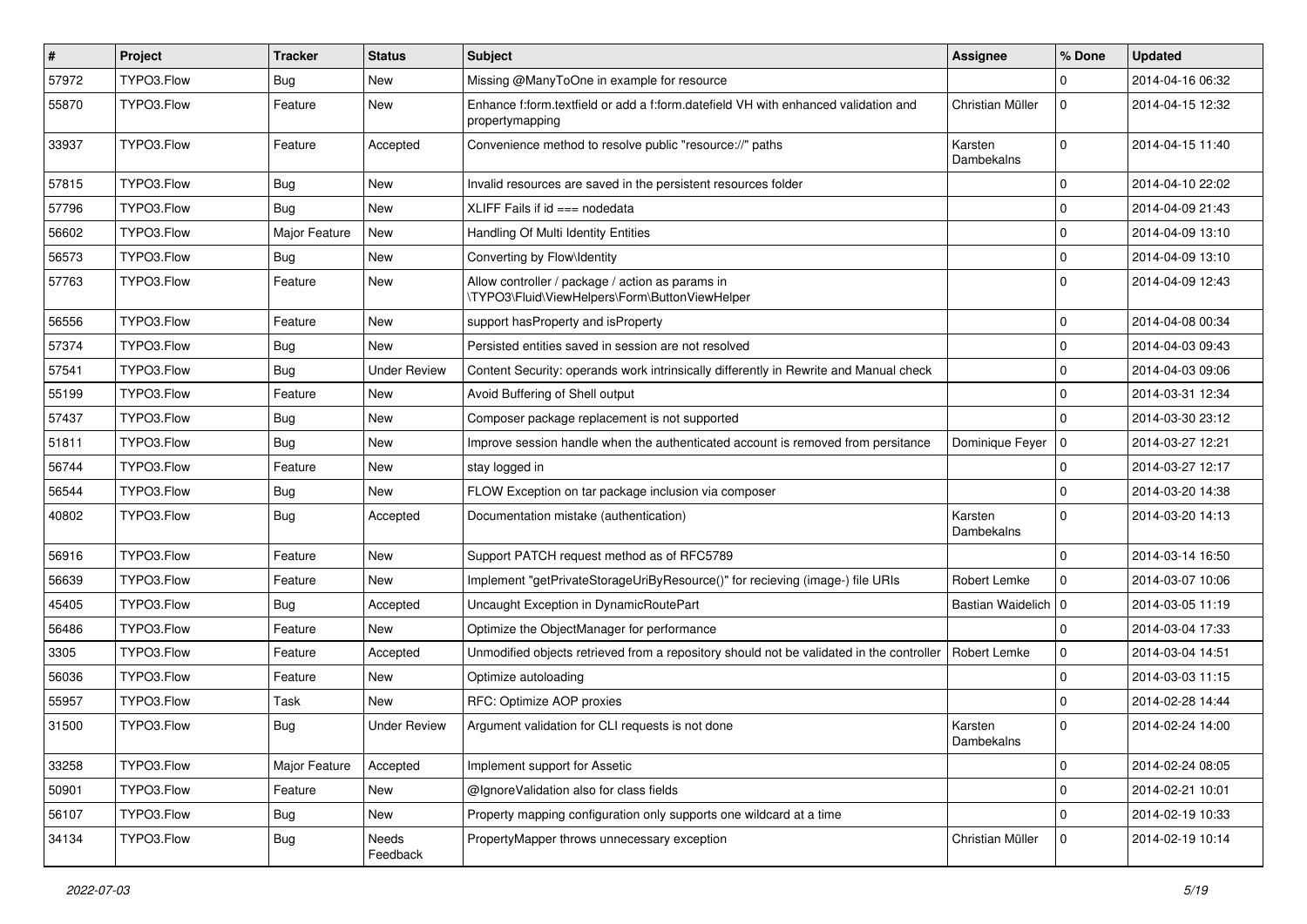| $\vert$ # | <b>Project</b> | Tracker    | <b>Status</b>       | <b>Subject</b>                                                                                                       | <b>Assignee</b>        | % Done      | <b>Updated</b>   |
|-----------|----------------|------------|---------------------|----------------------------------------------------------------------------------------------------------------------|------------------------|-------------|------------------|
| 45917     | TYPO3.Flow     | <b>Bug</b> | New                 | RoutePartHandler transliteration must be improved                                                                    |                        | 0           | 2014-02-17 09:13 |
| 47236     | TYPO3.Flow     | <b>Bug</b> | Needs<br>Feedback   | Error at offset 6279 of 6338                                                                                         |                        | $\Omega$    | 2014-02-14 09:35 |
| 55958     | TYPO3.Flow     | Task       | New                 | RFC: Use PHP 5.4 closure features for direct ObjectAccess                                                            |                        | $\mathbf 0$ | 2014-02-13 14:30 |
| 55937     | TYPO3.Flow     | <b>Bug</b> | New                 | FlashMessage queue is lost                                                                                           |                        | $\mathbf 0$ | 2014-02-12 17:03 |
| 54744     | TYPO3.Flow     | <b>Bug</b> | New                 | System.log contains many NOTICE Flow The argument "workspace" declared in<br>pointcut does not exist in method TYPO3 |                        | $\Omega$    | 2014-02-12 09:07 |
| 55831     | TYPO3.Flow     | Feature    | New                 | Different scenarios for session settings                                                                             |                        | $\mathbf 0$ | 2014-02-10 11:21 |
| 55719     | TYPO3.Flow     | Feature    | New                 | Support additional Resource Folders                                                                                  |                        | $\mathbf 0$ | 2014-02-06 11:38 |
| 54381     | TYPO3.Flow     | <b>Bug</b> | New                 | TYPO3\Flow\Core\Booting\Exception\SubProcessException thrown in file Scripts.php                                     |                        | 0           | 2014-02-06 11:14 |
| 51489     | TYPO3.Flow     | Bug        | New                 | Doctrine\Common\Annotations\AnnotationException thrown in file<br>AnnotationException.php                            |                        | $\Omega$    | 2014-02-06 10:20 |
| 54446     | TYPO3.Flow     | Bug        | <b>New</b>          | Cache filebackend 'include_once'                                                                                     |                        | $\mathbf 0$ | 2014-01-29 15:22 |
| 54451     | TYPO3.Flow     | <b>Bug</b> | New                 | No functionality at Apache environments with suexec                                                                  |                        | $\mathbf 0$ | 2014-01-01 18:22 |
| 53620     | TYPO3.Flow     | <b>Bug</b> | New                 | Move Classes/TYPO3/Flow/Composer to own Package                                                                      |                        | 0           | 2014-01-01 16:02 |
| 53851     | TYPO3.Flow     | Bug        | New                 | TYPO3\Flow\Core\Booting\Exception\SubProcessException thrown in file Scripts.php                                     |                        | $\mathbf 0$ | 2014-01-01 00:00 |
| 54458     | TYPO3.Flow     | <b>Bug</b> | New                 | Missing Version Number in packages                                                                                   |                        | 0           | 2013-12-28 18:13 |
| 49025     | TYPO3.Flow     | Task       | <b>Under Review</b> | Dynamic locale detection / determination                                                                             | Adrian Föder           | 0           | 2013-12-28 10:48 |
| 44123     | TYPO3.Flow     | Feature    | New                 | Make the "Flow requires the PHP setting "date.timezone"" error more beautiful                                        |                        | 0           | 2013-12-25 01:55 |
| 54589     | TYPO3.Flow     | <b>Bug</b> | New                 | Role parent is not removed from roles MM table                                                                       |                        | $\mathbf 0$ | 2013-12-24 15:32 |
| 54549     | TYPO3.Flow     | Bug        | New                 | PackageManager::createPackage is incompatible to PackageManagerInterface                                             |                        | 0           | 2013-12-21 14:42 |
| 51120     | TYPO3.Flow     | <b>Bug</b> | New                 | \TYPO3\Flow\Core\Booting::buildSubprocessCommand - wrong command if passed<br>more than one parameters               |                        | $\Omega$    | 2013-12-11 16:33 |
| 9968      | TYPO3.Flow     | Feature    | New                 | Promote security publishing configuration automatically when persisting models                                       | Andreas Förthner   0   |             | 2013-12-09 22:03 |
| 27045     | TYPO3.Flow     | <b>Bug</b> | New                 | Introduced properties are not available in the reflection service during a compile run                               |                        | $\mathbf 0$ | 2013-12-07 11:14 |
| 51188     | TYPO3.Flow     | <b>Bug</b> | New                 | Doctrine does not respect AOP-injected properties                                                                    |                        | $\Omega$    | 2013-12-07 11:13 |
| 35388     | TYPO3.Flow     | Feature    | New                 | Use the current package as default for translations within controllers                                               |                        | $\mathbf 0$ | 2013-12-03 23:12 |
| 54146     | TYPO3.Flow     | <b>Bug</b> | New                 | Different sorting of arguments in ACL Patterns doesnt work                                                           | Christian Müller       | $\mathbf 0$ | 2013-12-02 19:23 |
| 37292     | TYPO3.Flow     | <b>Bug</b> | <b>Under Review</b> | PropertyMappingConfiguration::mapUnknownProperties is not passed down to<br>Subconfiguration                         | Sebastian<br>Kurtuerst | 0           | 2013-11-26 20:21 |
| 43621     | TYPO3.Flow     | <b>Bug</b> | <b>Under Review</b> | Composer installer overwrites Settings.yaml.example                                                                  | Karsten<br>Dambekalns  | $\mathbf 0$ | 2013-11-26 19:12 |
| 44314     | TYPO3.Flow     | Task       | Accepted            | slightly file permissions for /Configuration/* and /Data/Persistent/EncryptionKey                                    | Karsten<br>Dambekalns  | $\mathbf 0$ | 2013-11-25 14:21 |
| 36715     | TYPO3.Flow     | Feature    | Accepted            | Make simultaneous use of multiple persistence backends possible                                                      | Karsten<br>Dambekalns  | 0           | 2013-11-20 21:17 |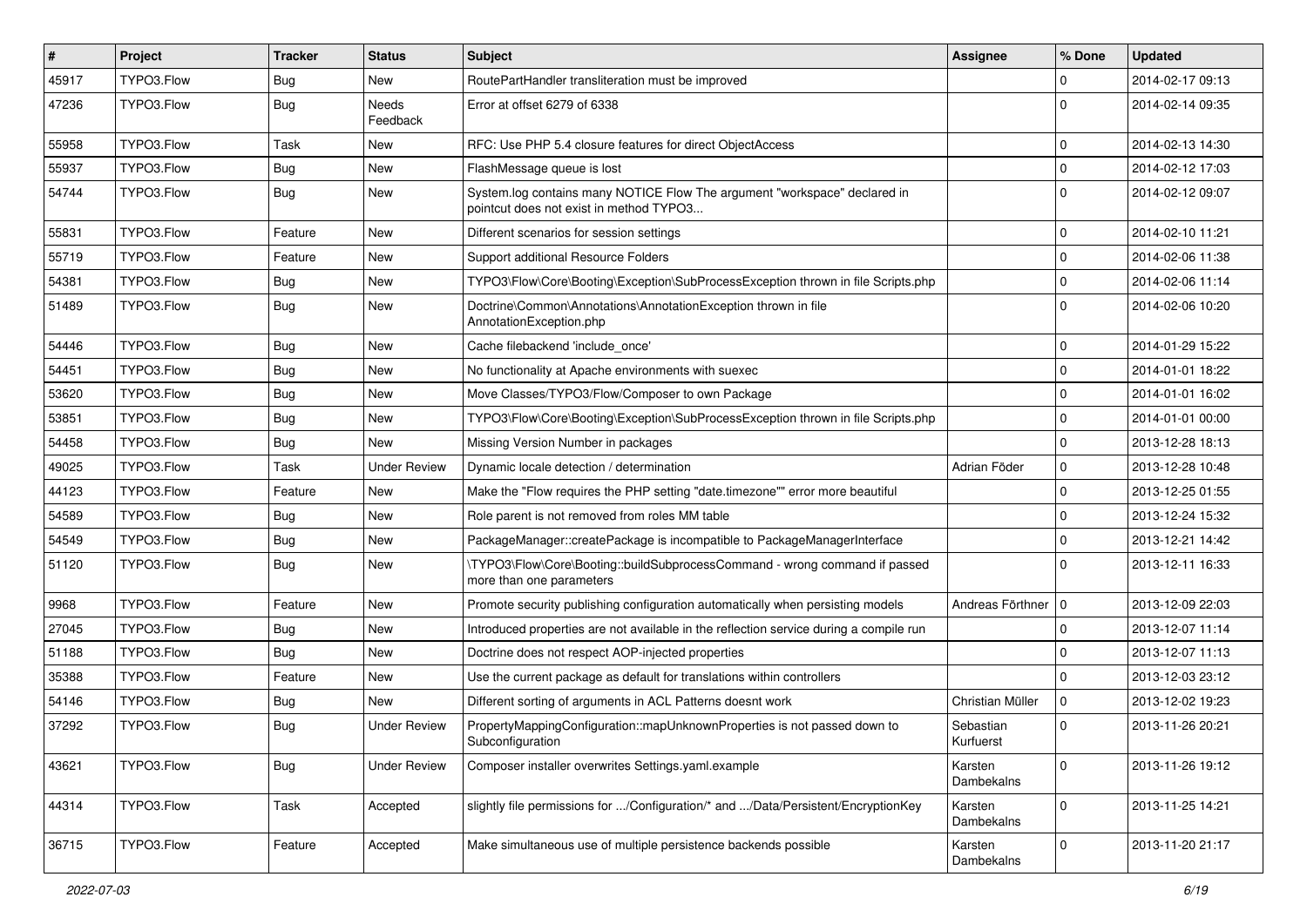| #     | Project    | <b>Tracker</b>   | <b>Status</b>            | Subject                                                                                           | <b>Assignee</b>       | % Done      | <b>Updated</b>   |
|-------|------------|------------------|--------------------------|---------------------------------------------------------------------------------------------------|-----------------------|-------------|------------------|
| 3728  | TYPO3.Flow | Feature          | <b>New</b>               | Support arrays of objects as controller arguments                                                 |                       | 0           | 2013-11-16 17:34 |
| 53533 | TYPO3.Flow | <b>Bug</b>       | <b>New</b>               | Class reflection assumes reverse PSR-0, can lead to fail in autoloader                            |                       | $\mathbf 0$ | 2013-11-11 21:05 |
| 33587 | TYPO3.Flow | Feature          | New                      | Automatically remove unused Resources                                                             |                       | $\Omega$    | 2013-11-11 18:21 |
| 53350 | TYPO3.Flow | Bug              | Accepted                 | Trying to create a Link in an Template in CLI Context should provide a helpful<br>exception       | Bastian Waidelich   0 |             | 2013-11-05 15:00 |
| 53262 | TYPO3.Flow | <b>Bug</b>       | <b>New</b>               | FileBakend have some race condition                                                               | Dominique Feyer 0     |             | 2013-11-01 10:48 |
| 2817  | TYPO3.Flow | Feature          | <b>Needs</b><br>Feedback | Provide safeguard for preventing multiple submits of a form                                       |                       | $\Omega$    | 2013-10-31 13:38 |
| 53224 | TYPO3.Flow | Bug              | <b>New</b>               | Constructor in subclass breaks call chain leading to missing identifier / uuid                    |                       | $\Omega$    | 2013-10-30 12:06 |
| 53189 | TYPO3.Flow | <b>Bug</b>       | <b>New</b>               | Blog tutorial no longer works                                                                     | <b>Philipp Maier</b>  | $\mathbf 0$ | 2013-10-29 09:50 |
| 51459 | TYPO3.Flow | Feature          | New                      | Allow catching of particular exceptions on property mapping                                       |                       | $\mathbf 0$ | 2013-10-22 13:44 |
| 52945 | TYPO3.Flow | <b>Bug</b>       | New                      | Excluded classes should only be excluded from reflection but still autoloaded                     |                       | $\mathbf 0$ | 2013-10-19 12:52 |
| 52909 | TYPO3.Flow | Bug              | <b>New</b>               | Class Loader fallback to non-proxy hides fatal errors                                             |                       | $\Omega$    | 2013-10-17 11:24 |
| 52014 | TYPO3.Flow | Bug              | New                      | Migration makes fields NOT NULL even though not true                                              |                       | $\Omega$    | 2013-10-15 18:27 |
| 50395 | TYPO3.Flow | Bug              | Accepted                 | Route cache caches routes for non dispatchable requests                                           | Bastian Waidelich   0 |             | 2013-10-14 12:00 |
| 52590 | TYPO3.Flow | Feature          | New                      | Provide a way to get the Doctrine QueryBuilder                                                    |                       | $\Omega$    | 2013-10-11 10:39 |
| 52280 | TYPO3.Flow | Task             | <b>Under Review</b>      | Throw Exception if there is an array in PSR-0 autoload                                            |                       | $\Omega$    | 2013-10-05 11:30 |
| 50115 | TYPO3.Flow | Feature          | <b>Under Review</b>      | During the policy loading, we need to take care if class exist                                    | Dominique Feyer   0   |             | 2013-10-04 10:23 |
| 29972 | TYPO3.Flow | Feature          | <b>Under Review</b>      | Configurable Redirects                                                                            | <b>Tim Kandel</b>     | $\mathbf 0$ | 2013-10-02 15:43 |
| 52430 | TYPO3.Flow | Bug              | New                      | Cannot convert from UUID to auto-increment ID                                                     |                       | $\mathbf 0$ | 2013-10-01 15:48 |
| 35030 | TYPO3.Flow | Feature          | <b>Under Review</b>      | Dynamic locale detection                                                                          | Karsten<br>Dambekalns | $\Omega$    | 2013-09-26 18:08 |
| 52185 | TYPO3.Flow | <b>Bug</b>       | <b>New</b>               | PositionalArraySorter should detect recursive dependencies                                        |                       | $\mathbf 0$ | 2013-09-23 13:02 |
| 46823 | TYPO3.Flow | Task             | Accepted                 | Detect APC and APCu correctly                                                                     |                       | 0           | 2013-09-18 09:28 |
| 51704 | TYPO3.Flow | <b>Bug</b>       | <b>New</b>               | TYPO3\Flow\Error\Exception thrown in file ErrorHandler.php                                        |                       | $\mathbf 0$ | 2013-09-17 08:42 |
| 52005 | TYPO3.Flow | <b>Bug</b>       | <b>New</b>               | TYPO3\Flow\Error\Exception thrown in file ErrorHandler.php                                        |                       | 0           | 2013-09-14 14:22 |
| 51972 | TYPO3.Flow | <b>Bug</b>       | New                      | Joins for every deep property constraint make cartesian selection                                 | Adrian Föder          | $\mathbf 0$ | 2013-09-13 10:04 |
| 51847 | TYPO3.Flow | <b>Bug</b>       | New                      | Overiding controller actions with other required parameter sets results in fatal error.           |                       | $\mathbf 0$ | 2013-09-09 10:54 |
| 49423 | TYPO3.Flow | <sub>I</sub> Bug | New                      | Role name and packageKey are not accessible                                                       |                       | 0           | 2013-09-05 10:26 |
| 51530 | TYPO3.Flow | Task             | New                      | Improve speed of Files::readDirectoryRecursively using RecursiveDirectoryIterator?                |                       | $\mathbf 0$ | 2013-08-29 19:49 |
| 47456 | TYPO3.Flow | Feature          | New                      | ManyToOne and OneToOne Relations of Objects passed as Action Argument are<br>loaded automatically |                       | $\mathbf 0$ | 2013-08-28 15:11 |
| 51312 | TYPO3.Flow | <b>Bug</b>       | New                      | Default php error handler generates warning (when loading<br>TYPO3\Flow\Error\Exception class)    |                       | $\mathbf 0$ | 2013-08-24 16:07 |
| 51286 | TYPO3.Flow | Task             | New                      | Custom error views should introduce a controller context somehow                                  |                       | $\mathbf 0$ | 2013-08-23 11:24 |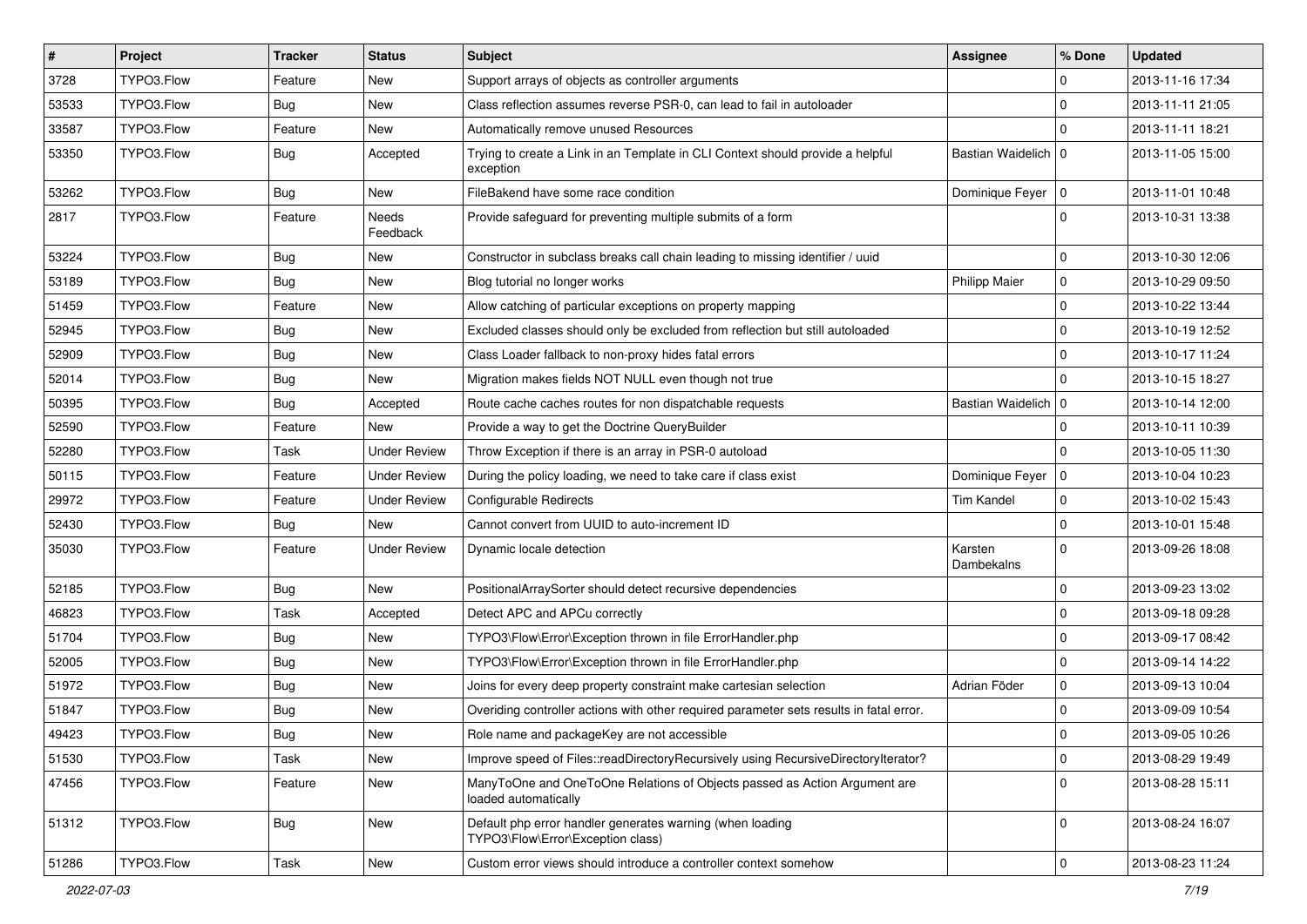| #     | Project    | <b>Tracker</b> | <b>Status</b>            | Subject                                                                                                                                | <b>Assignee</b>              | % Done      | <b>Updated</b>   |
|-------|------------|----------------|--------------------------|----------------------------------------------------------------------------------------------------------------------------------------|------------------------------|-------------|------------------|
| 33069 | TYPO3.Flow | Task           | <b>New</b>               | Make command output sparse, implement generic verbose switch                                                                           |                              | $\Omega$    | 2013-08-19 14:33 |
| 35709 | TYPO3.Flow | Task           | <b>New</b>               | Implement global Command aliases                                                                                                       |                              | 0           | 2013-08-19 14:33 |
| 50382 | TYPO3.Flow | Task           | <b>New</b>               | Impossible to use arguments in CLI that are added by overriding<br>initializeCommandMethodArguments()                                  |                              | $\Omega$    | 2013-08-19 14:32 |
| 47859 | TYPO3.Flow | Task           | Accepted                 | Logging: Do not log all decisions in \TYPO3\Flow\Security\Aspect\LoggingAspect                                                         | Robert Lemke                 | $\mathbf 0$ | 2013-08-14 16:10 |
| 39791 | TYPO3.Flow | <b>Bug</b>     | New                      | Reflection data of old aspect is not removed                                                                                           |                              | $\mathbf 0$ | 2013-08-14 15:40 |
| 47858 | TYPO3.Flow | <b>Bug</b>     | <b>Needs</b><br>Feedback | Remove .htaccess from Composer Installer Essentials                                                                                    | Christopher<br><b>Hlubek</b> | $\Omega$    | 2013-08-14 15:35 |
| 46425 | TYPO3.Flow | Task           | <b>Under Review</b>      | DI proxy classes use raw reflection instead of RelfectionService                                                                       | Christian Müller             | $\mathbf 0$ | 2013-08-14 15:35 |
| 45041 | TYPO3.Flow | <b>Bug</b>     | New                      | Set file permissions doesnt work                                                                                                       |                              | $\Omega$    | 2013-08-14 15:35 |
| 44361 | TYPO3.Flow | Bug            | New                      | TYPO3\Flow\I18n\Formatter\DatetimeFormatter - caching DATETIME type                                                                    |                              | $\mathbf 0$ | 2013-08-14 15:35 |
| 44203 | TYPO3.Flow | <b>Bug</b>     | Needs<br>Feedback        | Session implementation is still racy                                                                                                   | Robert Lemke                 | $\mathbf 0$ | 2013-08-14 15:35 |
| 44186 | TYPO3.Flow | <b>Bug</b>     | <b>New</b>               | Request does not accept custom Content-Type                                                                                            |                              | $\Omega$    | 2013-08-14 15:35 |
| 44185 | TYPO3.Flow | <b>Bug</b>     | <b>New</b>               | XML body always need a root node                                                                                                       |                              | $\mathbf 0$ | 2013-08-14 15:35 |
| 44184 | TYPO3.Flow | Bug            | New                      | Request arguments are not merged correctly for single object actions                                                                   |                              | 0           | 2013-08-14 15:35 |
| 44148 | TYPO3.Flow | <b>Bug</b>     | <b>New</b>               | Documentation for executeCommand() needs clarification                                                                                 |                              | $\mathbf 0$ | 2013-08-14 15:35 |
| 43541 | TYPO3.Flow | Bug            | <b>New</b>               | Incomplete classes path detection for PSR-0                                                                                            |                              | $\Omega$    | 2013-08-14 15:35 |
| 43190 | TYPO3.Flow | <b>Bug</b>     | Accepted                 | Misleading exception message for incompatible database structure                                                                       | Karsten<br>Dambekalns        | $\Omega$    | 2013-08-14 15:35 |
| 42465 | TYPO3.Flow | Task           | <b>New</b>               | Document i18n settings                                                                                                                 |                              | $\mathbf 0$ | 2013-08-14 15:35 |
| 42101 | TYPO3.Flow | <b>Bug</b>     | <b>New</b>               | Proxyclasses are not rebuild in Development context unless cache is empty                                                              |                              | $\mathbf 0$ | 2013-08-14 15:35 |
| 40854 | TYPO3.Flow | Task           | <b>New</b>               | Update security documentation (authentication in 1.2)                                                                                  |                              | $\Omega$    | 2013-08-14 15:35 |
| 39096 | TYPO3.Flow | <b>Bug</b>     | New                      | Unnecessary compile invoked in non production context?                                                                                 |                              | $\mathbf 0$ | 2013-08-14 15:35 |
| 27798 | TYPO3.Flow | <b>Bug</b>     | Accepted                 | CSRF protection not working for forms in a plugin                                                                                      |                              | $\mathbf 0$ | 2013-08-14 15:35 |
| 50080 | TYPO3.Flow | <b>Bug</b>     | <b>Needs</b><br>Feedback | Broken concept for CLI/Web separation                                                                                                  | Karsten<br>Dambekalns        | $\Omega$    | 2013-08-13 08:42 |
| 50869 | TYPO3.Flow | <b>Bug</b>     | <b>New</b>               | key() invoked on object                                                                                                                |                              | $\Omega$    | 2013-08-07 13:18 |
| 50342 | TYPO3.Flow | <b>Bug</b>     | <b>New</b>               | PropertyMapper: Use of interface method before implementation check                                                                    |                              | $\mathbf 0$ | 2013-07-23 16:42 |
| 50262 | TYPO3.Flow | I Feature      | New                      | Add Keywords to composer Json                                                                                                          |                              | 0           | 2013-07-21 22:49 |
| 47429 | TYPO3.Flow | <b>Bug</b>     | New                      | Global policy files no longer allowed                                                                                                  |                              | $\mathbf 0$ | 2013-07-14 19:20 |
| 49039 | TYPO3.Flow | Feature        | New                      | RFC: Use PSR-3 logger interface in Flow                                                                                                |                              | $\mathbf 0$ | 2013-07-10 15:19 |
| 49806 | TYPO3.Flow | Task           | Accepted                 | Date formatting should care about the time zone                                                                                        | Adrian Föder                 | $\mathbf 0$ | 2013-07-09 10:16 |
| 49801 | TYPO3.Flow | Bug            | New                      | TYPO3\Flow\Security\Exception\AccessDeniedException thrown in file<br>TYPO3 Flow Security Authorization AccessDecisionVoterManager.php |                              | 0           | 2013-07-09 04:53 |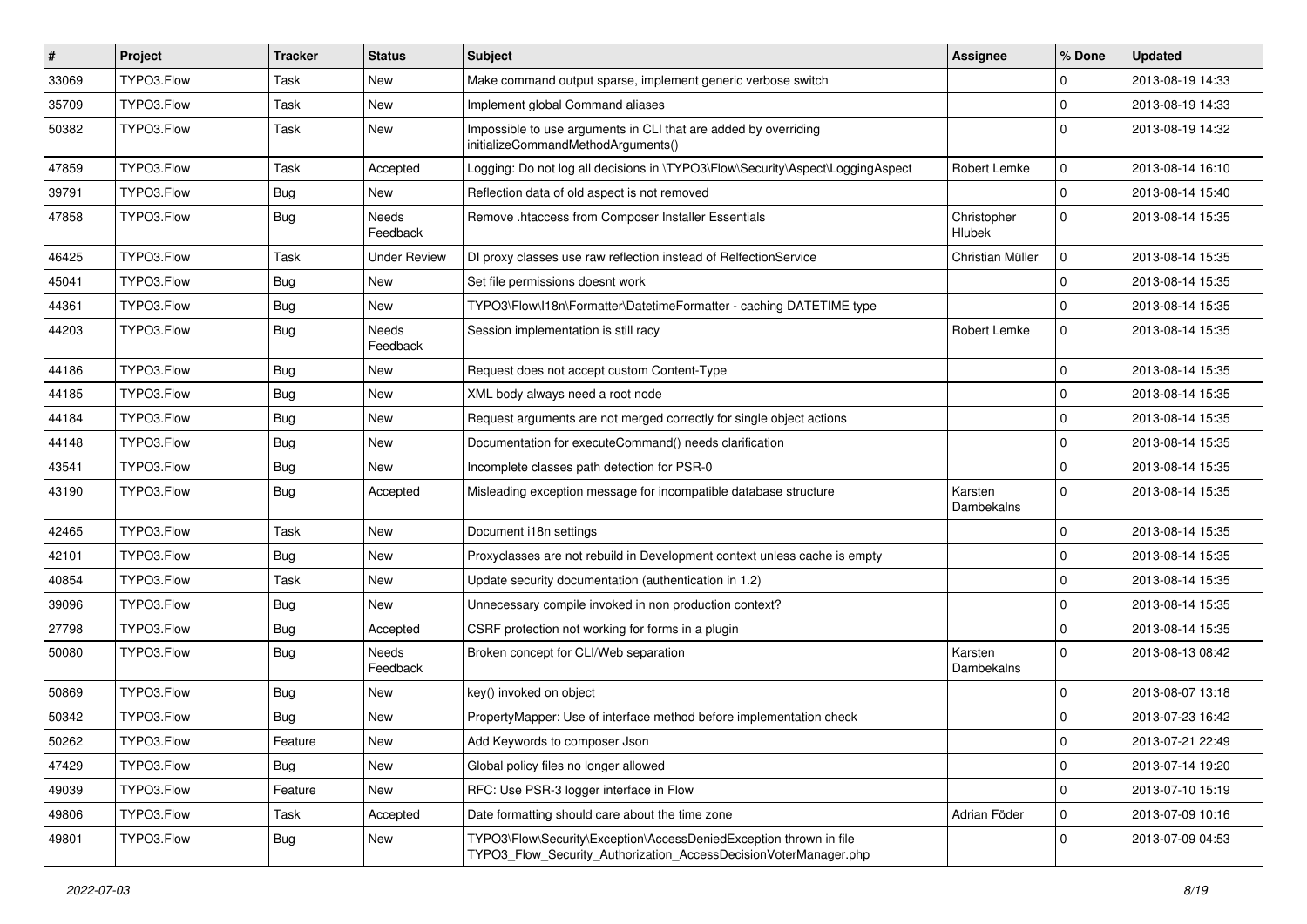| $\sharp$ | Project    | <b>Tracker</b> | <b>Status</b>            | <b>Subject</b>                                                                                              | Assignee                     | % Done         | <b>Updated</b>   |
|----------|------------|----------------|--------------------------|-------------------------------------------------------------------------------------------------------------|------------------------------|----------------|------------------|
| 49780    | TYPO3.Flow | Bug            | <b>New</b>               | Roles are not synchronized                                                                                  |                              | $\Omega$       | 2013-07-08 10:11 |
| 37302    | TYPO3.Flow | <b>Bug</b>     | <b>Needs</b><br>Feedback | NumberValidator                                                                                             | Carsten Bleicker             | $\Omega$       | 2013-07-03 08:36 |
| 49566    | TYPO3.Flow | <b>Bug</b>     | <b>New</b>               | NULL source values are not handled correctly                                                                | Adrian Föder                 | $\mathbf 0$    | 2013-07-02 08:21 |
| 49373    | TYPO3.Flow | Bug            | <b>New</b>               | Methods policy with key "Controllers" is ignored                                                            |                              | $\overline{0}$ | 2013-06-24 10:03 |
| 32106    | TYPO3.Flow | Feature        | Accepted                 | Support for Object source in PropertyMapper                                                                 |                              | $\overline{0}$ | 2013-06-24 09:59 |
| 49372    | TYPO3.Flow | Bug            | New                      | ObjectConverter ignores implemented interface when mapping subtype                                          |                              | 0              | 2013-06-24 09:24 |
| 48657    | TYPO3.Flow | Feature        | <b>Under Review</b>      | support HTTP_RANGE                                                                                          |                              | $\Omega$       | 2013-06-20 16:19 |
| 49050    | TYPO3.Flow | Feature        | <b>New</b>               | Allow Subqueries in QueryInterface                                                                          |                              | $\Omega$       | 2013-06-12 10:43 |
| 48898    | TYPO3.Flow | Bug            | New                      | configuration for roles fails if one of Policy yaml files contain empty "roles array"                       | Christian Müller             | $\mathbf 0$    | 2013-06-05 19:06 |
| 48873    | TYPO3.Flow | Bug            | New                      | Error when calling resourceManager->deleteResource on unpublished Resource                                  |                              | $\Omega$       | 2013-06-05 13:46 |
| 48862    | TYPO3.Flow | Feature        | New                      | Possibility to exclude package from file monitoring                                                         |                              | $\overline{0}$ | 2013-06-05 10:03 |
| 48429    | TYPO3.Flow | <b>Bug</b>     | New                      | Remove- and update-actions on repository are not persisted                                                  |                              | $\Omega$       | 2013-05-24 18:44 |
| 48409    | TYPO3.Flow | Feature        | New                      | Introduce new Annotation "Slot" for wiring signal and slots                                                 |                              | 0              | 2013-05-23 19:02 |
| 48430    | TYPO3.Flow | <b>Bug</b>     | <b>New</b>               | Default validator-messages are not correctly formatted                                                      |                              | $\Omega$       | 2013-05-22 00:36 |
| 32707    | TYPO3.Flow | <b>Bug</b>     | Accepted                 | <b>Bad Bad FileBackend</b>                                                                                  | Karsten<br>Dambekalns        | $\Omega$       | 2013-05-21 13:33 |
| 48167    | TYPO3.Flow | Feature        | Accepted                 | Command line account and role browsing                                                                      | Adrian Föder                 | $\mathbf 0$    | 2013-05-21 13:28 |
| 47951    | TYPO3.Flow | Feature        | <b>New</b>               | Warn if persistence stack is not empty at the end of a get-request                                          |                              | $\overline{0}$ | 2013-05-21 13:28 |
| 47404    | TYPO3.Flow | Feature        | <b>New</b>               | Add getters and setters methods for introduced properties                                                   |                              | $\Omega$       | 2013-05-21 13:28 |
| 47339    | TYPO3.Flow | Feature        | Needs<br>Feedback        | Allow RequestHandlers to get the current Request injected                                                   | Alexander Berl               | $\overline{0}$ | 2013-05-21 13:28 |
| 47273    | TYPO3.Flow | Feature        | <b>New</b>               | Support mapping properties with differing types for setter and property                                     |                              | $\Omega$       | 2013-05-21 13:28 |
| 47075    | TYPO3.Flow | Feature        | <b>New</b>               | Make Exception more meaningful                                                                              |                              | $\overline{0}$ | 2013-05-21 13:28 |
| 46974    | TYPO3.Flow | Bug            | Accepted                 | Original and Proxy class in one file makes it difficult to reach 100% code coverage for<br>functional tests | Christian Müller             | $\Omega$       | 2013-05-21 13:28 |
| 46910    | TYPO3.Flow | Feature        | <b>New</b>               | Composer integration - PackageStates.php                                                                    |                              | $\overline{0}$ | 2013-05-21 13:28 |
| 46816    | TYPO3.Flow | Feature        | <b>New</b>               | Add xcache cache backend                                                                                    |                              | $\overline{0}$ | 2013-05-21 13:28 |
| 45409    | TYPO3.Flow | Feature        | New                      | Support validation of abstract nested properties                                                            |                              | $\overline{0}$ | 2013-05-21 13:28 |
| 43192    | TYPO3.Flow | Bug            | Accepted                 | findByIdentifier() for non-persisted objects not working for custom identifier properties                   | Karsten<br><b>Dambekalns</b> | $\Omega$       | 2013-05-21 13:28 |
| 41900    | TYPO3.Flow | Feature        | Accepted                 | Check for duplicate PSR-0 autoload namespaces                                                               | Christian Jul<br>Jensen      | $\Omega$       | 2013-05-21 13:28 |
| 41807    | TYPO3.Flow | Task           | <b>Under Review</b>      | Initialize the eventmanager in the EntityManagerInterface                                                   |                              | $\Omega$       | 2013-05-21 13:28 |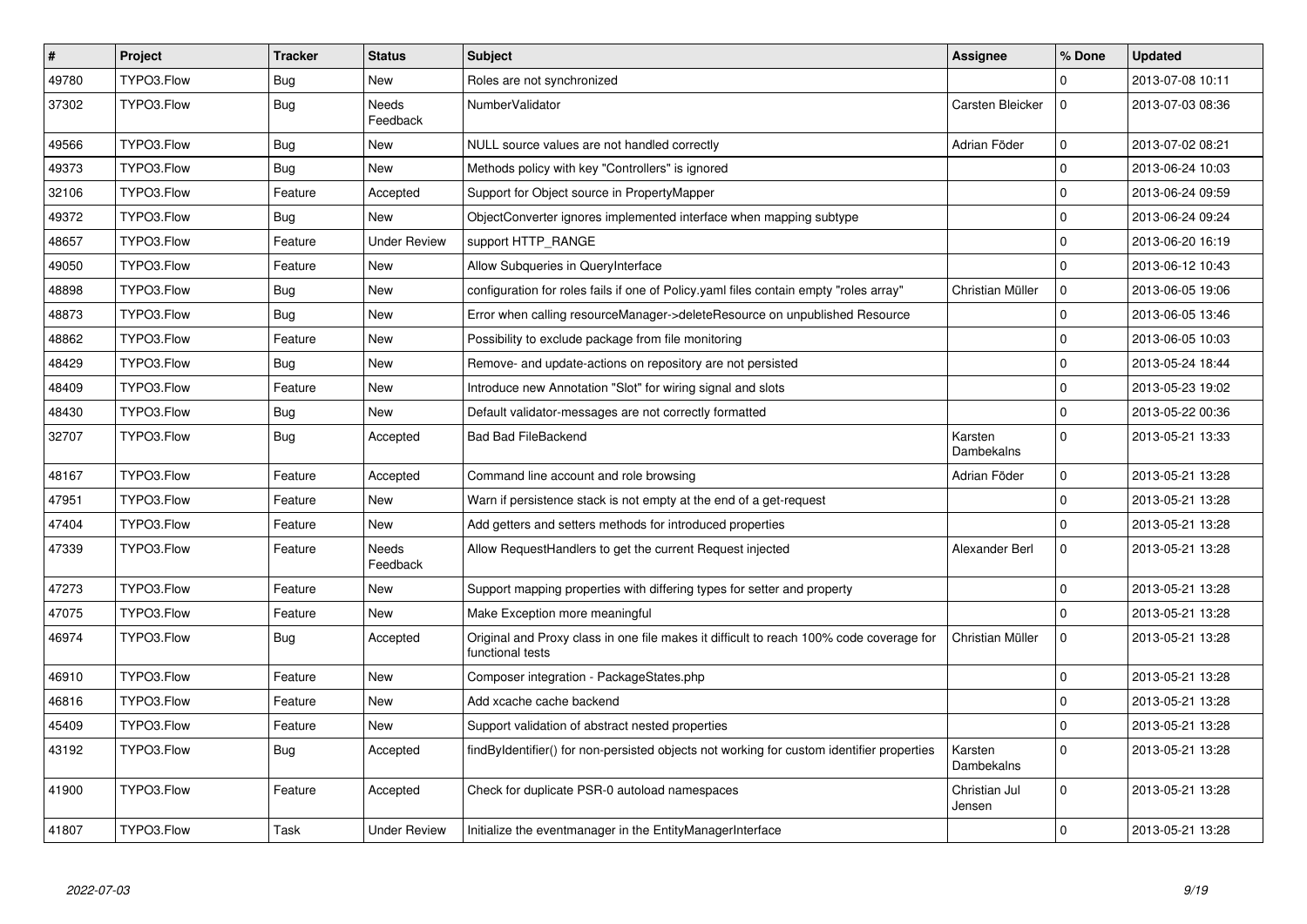| $\vert$ # | Project    | <b>Tracker</b> | <b>Status</b>            | <b>Subject</b>                                                                                          | Assignee              | % Done      | <b>Updated</b>   |
|-----------|------------|----------------|--------------------------|---------------------------------------------------------------------------------------------------------|-----------------------|-------------|------------------|
| 40555     | TYPO3.Flow | Feature        | Accepted                 | Missing command arguments parameter in Core\Booting\Scripts::executeCommand()                           | Karsten<br>Dambekalns | $\Omega$    | 2013-05-21 13:28 |
| 39910     | TYPO3.Flow | Feature        | Accepted                 | Ability to query user based on roles                                                                    |                       | $\mathbf 0$ | 2013-05-21 13:28 |
| 39253     | TYPO3.Flow | Feature        | Accepted                 | Remove mirroring mode option and code                                                                   | Karsten<br>Dambekalns | $\Omega$    | 2013-05-21 13:28 |
| 38065     | TYPO3.Flow | Feature        | <b>New</b>               | Implement content security for DQL queries                                                              | Andreas Förthner   0  |             | 2013-05-21 13:28 |
| 37885     | TYPO3.Flow | Feature        | <b>New</b>               | Add CLI to show the object-configuration for a FLOW3 object-name                                        | <b>Martin Ficzel</b>  | $\mathbf 0$ | 2013-05-21 13:28 |
| 44396     | TYPO3.Flow | Task           | Accepted                 | Move Doctrine ORM integration onto own namespace                                                        | Karsten<br>Dambekalns | $\Omega$    | 2013-05-21 13:28 |
| 37373     | TYPO3.Flow | Feature        | <b>Under Review</b>      | Make annotation overrides / "injection" via Objects yaml possible                                       | Marc Neuhaus          | $\mathbf 0$ | 2013-05-21 13:28 |
| 37372     | TYPO3.Flow | Feature        | Accepted                 | Inheritance in ORM should be configured automatically                                                   | Karsten<br>Dambekalns | $\Omega$    | 2013-05-21 13:28 |
| 37352     | TYPO3.Flow | <b>Bug</b>     | <b>Under Review</b>      | generateValueHash() should use getIdentifierByObject()                                                  | Karsten<br>Dambekalns | $\Omega$    | 2013-05-21 13:28 |
| 37212     | TYPO3.Flow | Feature        | Accepted                 | Edge Side Includes (ESI)                                                                                | Robert Lemke          | $\Omega$    | 2013-05-21 13:28 |
| 44375     | TYPO3.Flow | Task           | Accepted                 | Make all persistence reads go through repositories                                                      | Karsten<br>Dambekalns | $\Omega$    | 2013-05-21 13:28 |
| 32607     | TYPO3.Flow | Feature        | <b>Needs</b><br>Feedback | Export localized strings for JS consumption                                                             | Karsten<br>Dambekalns | $\Omega$    | 2013-05-21 13:28 |
| 30890     | TYPO3.Flow | Feature        | Accepted                 | Developer Toolbar                                                                                       | Christian Müller      | $\mathbf 0$ | 2013-05-21 13:28 |
| 26943     | TYPO3.Flow | Feature        | Needs<br>Feedback        | Add i18n support to domain models                                                                       | Karsten<br>Dambekalns | $\Omega$    | 2013-05-21 13:28 |
| 46716     | TYPO3.Flow | <b>Bug</b>     | <b>New</b>               | Empty class names in Dependencylnjection proxy code when using Caches /<br>Factory-created dependencies |                       | $\mathbf 0$ | 2013-05-21 13:22 |
| 47325     | TYPO3.Flow | Bug            | <b>Under Review</b>      | ReflectionData and classSchema caches need not be freezable                                             |                       | 0           | 2013-05-21 13:08 |
| 47331     | TYPO3.Flow | <b>Bug</b>     | Accepted                 | ObjectManager shutdown with Dependency Injection Proxy causes fatal errors                              |                       | $\mathbf 0$ | 2013-05-21 13:06 |
| 47487     | TYPO3.Flow | Bug            | <b>New</b>               | Functional test classes in package without classes are not compiled                                     |                       | $\mathbf 0$ | 2013-05-21 12:19 |
| 47950     | TYPO3.Flow | <b>Bug</b>     | <b>New</b>               | import of remote resources                                                                              |                       | $\mathbf 0$ | 2013-05-21 11:52 |
| 48093     | TYPO3.Flow | Bug            | <b>New</b>               | AbstractCompositeValidators memory consumption continuously grow                                        |                       | $\mathbf 0$ | 2013-05-21 11:49 |
| 48296     | TYPO3.Flow | Task           | <b>Needs</b><br>Feedback | Missing method in ExceptionHandlerInterface                                                             |                       | $\Omega$    | 2013-05-21 11:39 |
| 46689     | TYPO3.Flow | Bug            | New                      | The new ClassLoader swallows Fatal Errors                                                               | <b>Marc Neuhaus</b>   | $\mathbf 0$ | 2013-05-14 09:21 |
| 3306      | TYPO3.Flow | Feature        | Accepted                 | Flush routes cache automatically on class file modifications                                            | Robert Lemke          | $\mathbf 0$ | 2013-05-06 12:34 |
| 45851     | TYPO3.Flow | Feature        | Needs<br>Feedback        | Allow referencing environment variables in Settings.yaml                                                | Adrian Föder          | $\mathbf 0$ | 2013-04-30 14:12 |
| 27088     | TYPO3.Flow | <b>Bug</b>     | On Hold                  | initializeObject() is called too early when reconstructing entities                                     |                       | 0           | 2013-04-08 17:53 |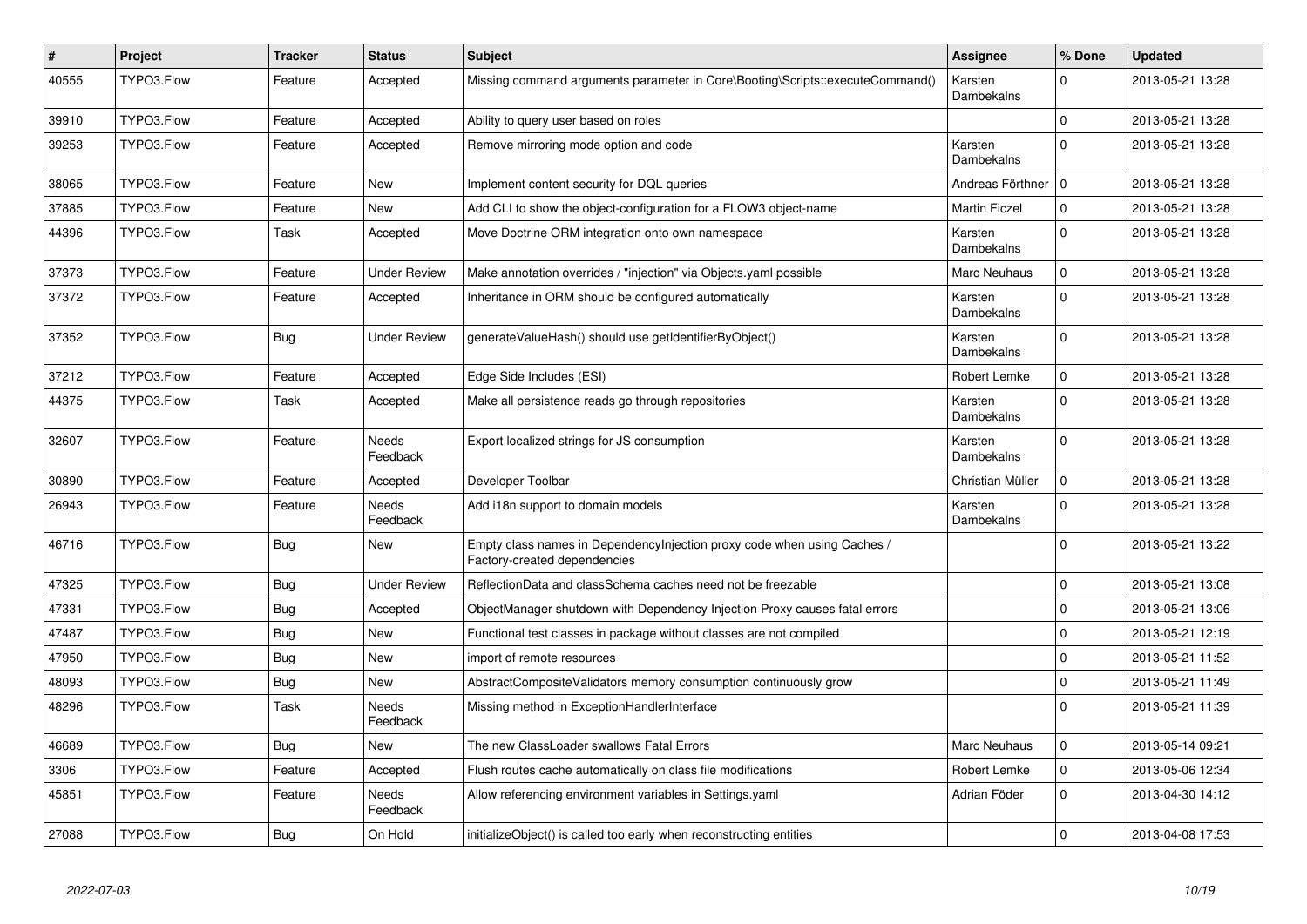| $\vert$ # | Project    | Tracker       | <b>Status</b>       | <b>Subject</b>                                                                                                               | Assignee              | % Done              | <b>Updated</b>   |
|-----------|------------|---------------|---------------------|------------------------------------------------------------------------------------------------------------------------------|-----------------------|---------------------|------------------|
| 29405     | TYPO3.Flow | <b>Bug</b>    | New                 | When storing a new entity inside the session, it will be fully serialized instead of just<br>the reference being stored      |                       | $\Omega$            | 2013-04-04 11:34 |
| 46210     | TYPO3.Flow | Bug           | Needs<br>Feedback   | securityContext->getParty() in the initializeObject() method of a session-Scope object<br>throws exception on second request |                       | $\Omega$            | 2013-03-27 10:44 |
| 46371     | TYPO3.Flow | Feature       | <b>New</b>          | Support compilation of static information in proxy classes                                                                   | Christopher<br>Hlubek | $\mathbf 0$         | 2013-03-16 21:26 |
| 46318     | TYPO3.Flow | Feature       | <b>New</b>          | [caching framework] Extend cache interface to handle multiple entries                                                        |                       | $\mathbf 0$         | 2013-03-15 12:19 |
| 46216     | TYPO3.Flow | Feature       | <b>New</b>          | Add wincache cache backend                                                                                                   |                       | $\mathbf 0$         | 2013-03-12 20:55 |
| 46120     | TYPO3.Flow | <b>Bug</b>    | New                 | Important step missing in the installation chapter                                                                           |                       | $\Omega$            | 2013-03-08 10:23 |
| 45253     | TYPO3.Flow | Task          | Accepted            | Throw exception in PointcutMethodNameFilter if given method's argument does not<br>match the actual method signature         | Christian Müller      | $\mathbf 0$         | 2013-03-07 16:33 |
| 46097     | TYPO3.Flow | <b>Bug</b>    | <b>New</b>          | Logged in user gets session of an other logged in user                                                                       | Robert Lemke          | $\mathbf 0$         | 2013-03-07 12:52 |
| 46073     | TYPO3.Flow | <b>Bug</b>    | <b>Under Review</b> | Scripts::executeCommand must be usable outsite of TYPO3.Flow                                                                 |                       | $\mathbf 0$         | 2013-03-06 19:14 |
| 46066     | TYPO3.Flow | <b>Bug</b>    | New                 | Currency formatter uses wrong format for ISO 4217 currency codes                                                             |                       | 0                   | 2013-03-06 16:29 |
| 46050     | TYPO3.Flow | Feature       | New                 | To decouple log file writing at Logger->logException                                                                         |                       | $\mathbf 0$         | 2013-03-05 21:43 |
| 46011     | TYPO3.Flow | Task          | New                 | Validate annotation with missing type should throw useful error                                                              |                       | $\mathbf 0$         | 2013-03-04 12:42 |
| 46010     | TYPO3.Flow | <b>Bug</b>    | New                 | Generating a DiscriminatorMap with base class in different namespace does not work                                           |                       | 0                   | 2013-03-04 12:30 |
| 46009     | TYPO3.Flow | Task          | New                 | Improve error message for missing class in Flow annotation driver                                                            |                       | 0                   | 2013-03-04 12:25 |
| 38222     | TYPO3.Flow | Feature       | New                 | Step execution signals with concrete name                                                                                    |                       | $\mathbf 0$         | 2013-02-21 16:39 |
| 45623     | TYPO3.Flow | <b>Bug</b>    | New                 | SQL error when calling TYPO3.Blog Setup controller                                                                           |                       | $\mathbf 0$         | 2013-02-21 12:16 |
| 45669     | TYPO3.Flow | <b>Bug</b>    | New                 | PersistentObjectConverter does not convert ValueObjects by __identity                                                        |                       | $\mathbf 0$         | 2013-02-20 17:59 |
| 45640     | TYPO3.Flow | Bug           | New                 | Every relation is set to cascade=all if the related entity is no aggregate root                                              |                       | 0                   | 2013-02-20 15:31 |
| 3585      | TYPO3.Flow | Major Feature | <b>New</b>          | Implement support for value objects                                                                                          |                       | 0                   | 2013-02-20 14:45 |
| 45611     | TYPO3.Flow | Bug           | New                 | Destruction of session after logout should be configurable                                                                   |                       | $\mathbf 0$         | 2013-02-19 16:41 |
| 26765     | TYPO3.Flow | Feature       | Accepted            | Support class schema features for every reflected class                                                                      | Karsten<br>Dambekalns | $\Omega$            | 2013-02-14 20:47 |
| 28016     | TYPO3.Flow | Bug           | Needs<br>Feedback   | Cascade remove of cleared ArrayCollection                                                                                    | Karsten<br>Dambekalns | $\Omega$            | 2013-02-14 20:46 |
| 45386     | TYPO3.Flow | <b>Bug</b>    | <b>New</b>          | Package::buildArrayOfClassFiles tries to determine class names from file paths                                               |                       | $\mathbf 0$         | 2013-02-11 19:54 |
| 45100     | TYPO3.Flow | Feature       | <b>Under Review</b> | RequestDispatchingAspect should check if entry point can handle current request                                              | Christopher<br>Hlubek | $\mathbf 0$         | 2013-02-08 15:32 |
| 45272     | TYPO3.Flow | Bug           | New                 | Related Value Objects get deleted by default cascading                                                                       |                       | 0                   | 2013-02-08 13:50 |
| 45249     | TYPO3.Flow | <b>Bug</b>    | New                 | Update composer project-create command listing                                                                               |                       | $\mathsf{O}\xspace$ | 2013-02-07 15:17 |
| 45103     | TYPO3.Flow | Feature       | New                 | Make static resource URI generation available outside of Fluid                                                               |                       | 0                   | 2013-02-03 13:16 |
| 44712     | TYPO3.Flow | Task          | Accepted            | Decouple Argument-Building in the HTTP-Request-Constructor                                                                   |                       | $\mathbf 0$         | 2013-01-23 11:19 |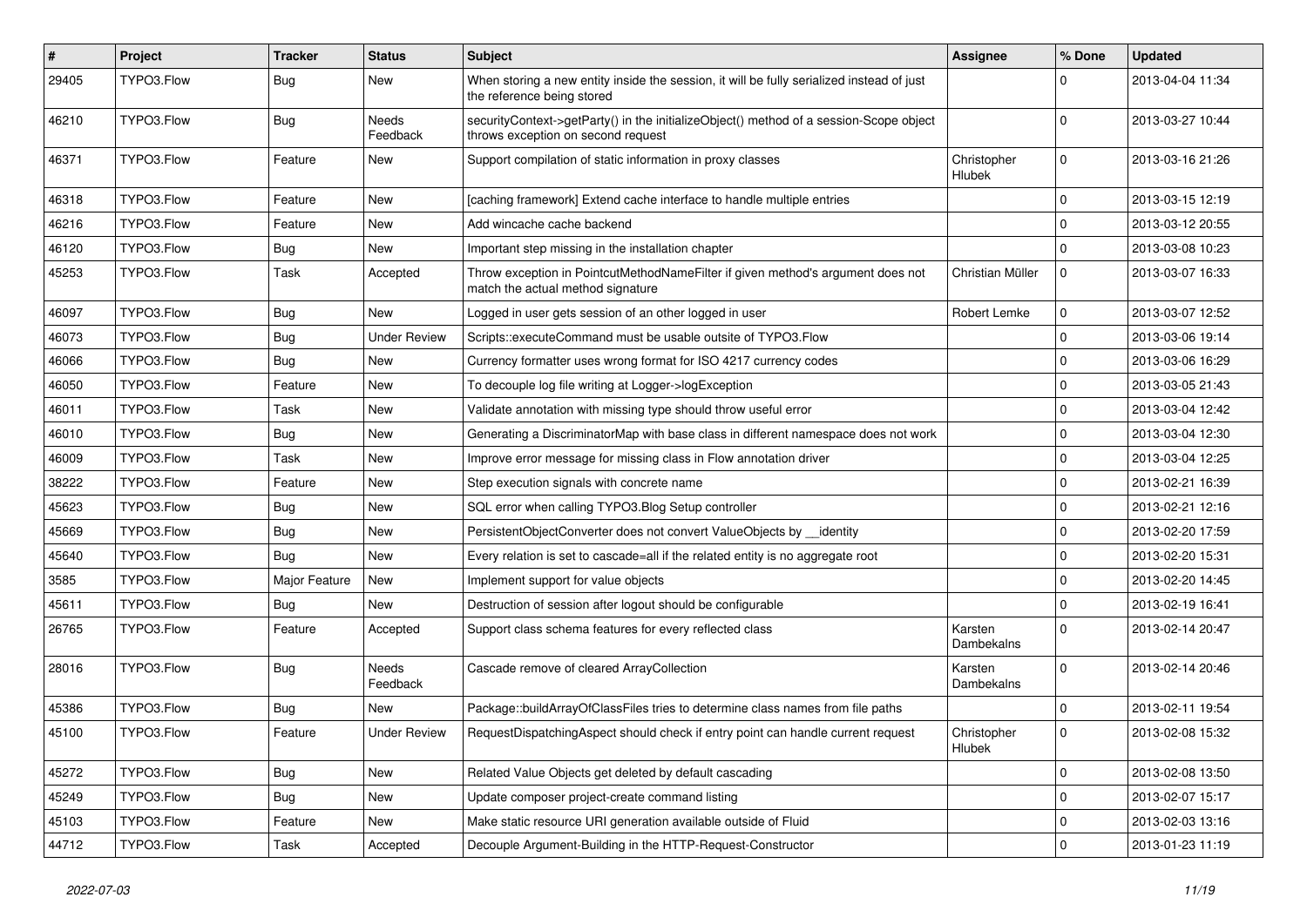| $\vert$ # | Project    | <b>Tracker</b> | <b>Status</b>            | <b>Subject</b>                                                                           | <b>Assignee</b>        | % Done       | <b>Updated</b>   |
|-----------|------------|----------------|--------------------------|------------------------------------------------------------------------------------------|------------------------|--------------|------------------|
| 44738     | TYPO3.Flow | Feature        | New                      | Re-Validation of argument's custom validators                                            |                        | $\Omega$     | 2013-01-23 09:19 |
| 34879     | TYPO3.Flow | <b>Bug</b>     | Accepted                 | Proxied object is not update()able                                                       | Karsten<br>Dambekalns  | $\Omega$     | 2013-01-22 15:17 |
| 41727     | TYPO3.Flow | <b>Bug</b>     | Accepted                 | @Flow\Identity and @ORM\InheritanceType("JOINED") can't be used together                 | Karsten<br>Dambekalns  | $\Omega$     | 2013-01-21 17:15 |
| 30423     | TYPO3.Flow | Feature        | <b>New</b>               | Rendering template of other action without forward                                       |                        | $\Omega$     | 2013-01-21 14:03 |
| 41029     | TYPO3.Flow | Bug            | Accepted                 | Method security is also evaluating abstract classes                                      | Karsten<br>Dambekalns  | $\Omega$     | 2013-01-19 21:55 |
| 44542     | TYPO3.Flow | Task           | <b>New</b>               | Mention the risk of requestPatterns regarding foreign package's SecurityContext<br>usage | Adrian Föder           | $\Omega$     | 2013-01-17 18:39 |
| 44563     | TYPO3.Flow | Feature        | <b>New</b>               | Logged in users via HTTP Basic always get re-authenticated                               |                        | $\mathbf 0$  | 2013-01-16 11:28 |
| 44244     | TYPO3.Flow | Bug            | <b>New</b>               | defaultOrderings aren't applied on related objects                                       |                        | $\mathbf 0$  | 2013-01-09 18:41 |
| 43967     | TYPO3.Flow | <b>Bug</b>     | <b>New</b>               | Error in evaluating orphanRemoval in Flow Annotation driver                              |                        | $\Omega$     | 2013-01-03 11:00 |
| 43930     | TYPO3.Flow | Task           | <b>Needs</b><br>Feedback | Remove canRender() completely?!                                                          | Sebastian<br>Kurfuerst | $\Omega$     | 2012-12-18 15:09 |
| 39414     | TYPO3.Flow | <b>Bug</b>     | <b>New</b>               | Security Documentation                                                                   |                        | $\Omega$     | 2012-12-15 21:41 |
| 43993     | TYPO3.Flow | Task           | <b>New</b>               | Warn when no migrations are found at all during doctrine: migrate                        |                        | $\mathbf 0$  | 2012-12-14 09:30 |
| 43947     | TYPO3.Flow | <b>Bug</b>     | <b>New</b>               | Redirect to login after Session timeout                                                  |                        | $\Omega$     | 2012-12-13 12:35 |
| 42606     | TYPO3.Flow | Bug            | <b>New</b>               | Content Security with nested objects                                                     |                        | $\mathbf 0$  | 2012-12-13 12:35 |
| 41148     | TYPO3.Flow | Bug            | <b>New</b>               | Converting of ValueObjects                                                               |                        | $\Omega$     | 2012-12-13 12:35 |
| 40283     | TYPO3.Flow | Bug            | <b>New</b>               | New constructor in grandparent class not called                                          |                        | $\Omega$     | 2012-12-13 12:35 |
| 39699     | TYPO3.Flow | Bug            | Accepted                 | SQL DDL for TYPO3\FLOW3\Cache\Backend\PdoBackend                                         | Karsten<br>Dambekalns  | $\Omega$     | 2012-12-13 12:35 |
| 38216     | TYPO3.Flow | <b>Bug</b>     | Needs<br>Feedback        | Static method calls in reflected classes refer to _Original class                        |                        | $\Omega$     | 2012-12-13 12:35 |
| 42550     | TYPO3.Flow | Task           | <b>Under Review</b>      | Add top-level .htaccess to block everything but Web                                      | Karsten<br>Dambekalns  | $\Omega$     | 2012-12-11 22:43 |
| 39088     | TYPO3.Flow | Feature        | <b>New</b>               | Add a sgnalslot before compilation                                                       |                        | $\mathsf{O}$ | 2012-12-11 10:30 |
| 43841     | TYPO3.Flow | Feature        | <b>New</b>               | Add package support to validation errors                                                 |                        | $\mathbf 0$  | 2012-12-10 16:20 |
| 28399     | TYPO3.Flow | Feature        | <b>Needs</b><br>Feedback | Validation message and code should be configurable for bundled validators                |                        | $\Omega$     | 2012-12-10 15:52 |
| 43572     | TYPO3.Flow | Feature        | <b>New</b>               | Uri should support manipulation of query arguments                                       |                        | $\Omega$     | 2012-12-04 09:55 |
| 42888     | TYPO3.Flow | <b>Bug</b>     | <b>Needs</b><br>Feedback | ResourceManager chokes on non existing files                                             |                        | $\Omega$     | 2012-11-12 18:02 |
| 13559     | TYPO3.Flow | <b>Bug</b>     | Accepted                 | ObjectSerializer failes with persistent objects within arrays                            | Karsten<br>Dambekalns  | $\Omega$     | 2012-11-08 09:39 |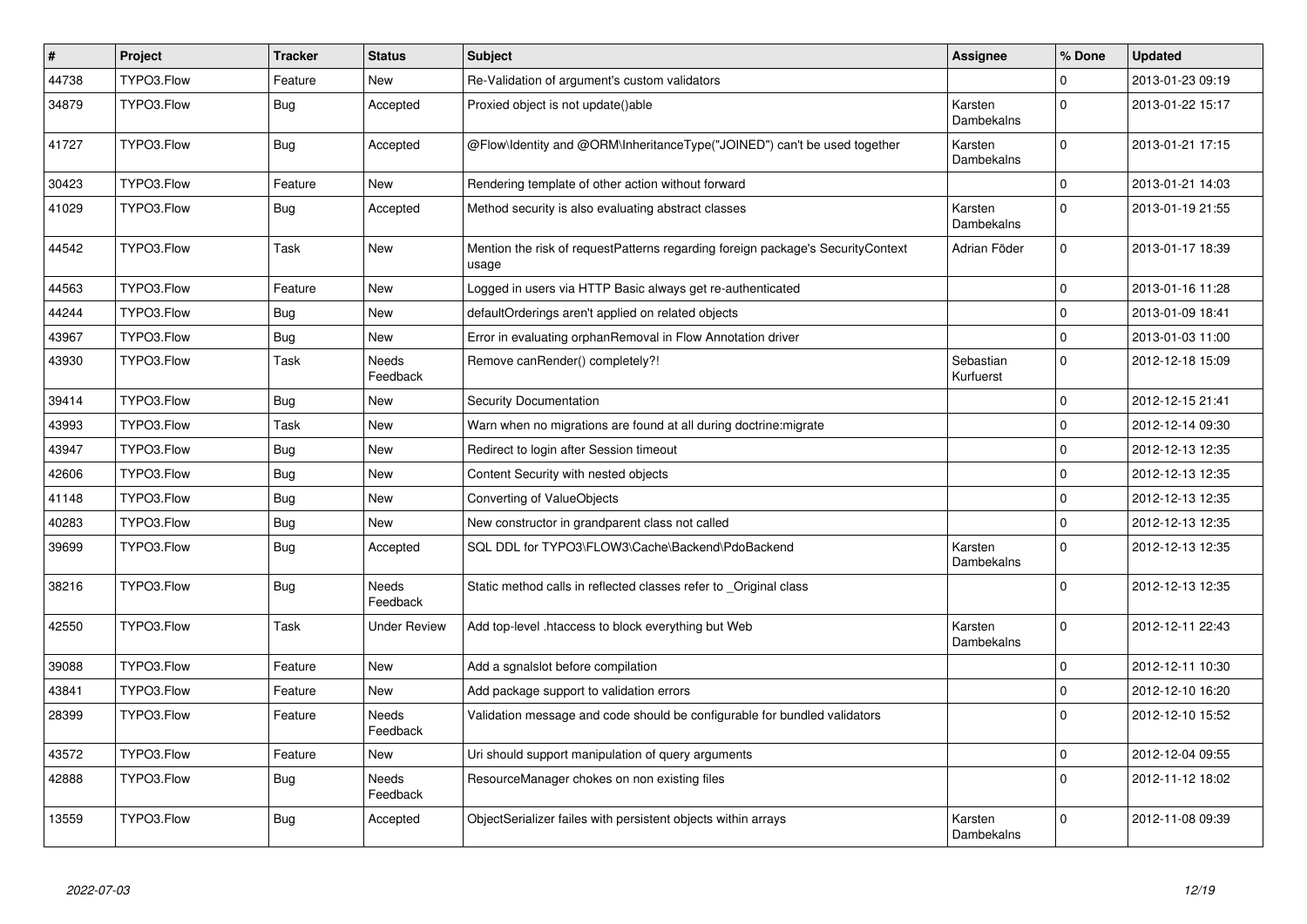| $\vert$ # | Project    | Tracker    | <b>Status</b>            | <b>Subject</b>                                                                                               | Assignee                | % Done              | <b>Updated</b>   |
|-----------|------------|------------|--------------------------|--------------------------------------------------------------------------------------------------------------|-------------------------|---------------------|------------------|
| 41414     | TYPO3.Flow | Task       | Needs<br>Feedback        | Check packageKey naming / file structure below Packages/Vendor                                               |                         | $\Omega$            | 2012-11-07 11:39 |
| 40410     | TYPO3.Flow | Bug        | Needs<br>Feedback        | Exception when using Apc, Memcached of Redis cache backend for reflection status<br>and object configuration | Karsten<br>Dambekalns   | $\mathbf 0$         | 2012-10-25 15:56 |
| 35720     | TYPO3.Flow | Bug        | <b>New</b>               | Access denied Exception for widget links to actions with a policy                                            |                         | 0                   | 2012-10-25 14:08 |
| 37473     | TYPO3.Flow | <b>Bug</b> | New                      | Subsequent Exceptions related to Doctrine Entity Manager makes it snap shut                                  |                         | $\Omega$            | 2012-10-25 10:29 |
| 5442      | TYPO3.Flow | Feature    | New                      | Destroy session / logout user on deleting an account                                                         | Andreas Förthner        | l O                 | 2012-10-25 08:46 |
| 41832     | TYPO3.Flow | Task       | New                      | Improve error handling for incompatible packages                                                             | Christian Jul<br>Jensen | $\mathbf 0$         | 2012-10-10 14:44 |
| 41533     | TYPO3.Flow | Bug        | <b>Needs</b><br>Feedback | Ignored object-validation in editAction when redirecting back from updateAction                              |                         | $\Omega$            | 2012-10-10 09:27 |
| 40824     | TYPO3.Flow | <b>Bug</b> | Needs<br>Feedback        | Modified action controller methods not detected properly                                                     | Andreas Förthner        | $\mathbf 0$         | 2012-10-01 20:33 |
| 41496     | TYPO3.Flow | Bug        | New                      | Upload identical Resources, deleting fails                                                                   |                         | $\mathbf 0$         | 2012-10-01 17:57 |
| 41420     | TYPO3.Flow | Feature    | New                      | Support entity versioning                                                                                    |                         | $\Omega$            | 2012-09-27 14:11 |
| 38038     | TYPO3.Flow | Task       | Accepted                 | Proofread FLOW3 manual                                                                                       | Ryan J. Peterson        | $\mathbf 0$         | 2012-08-17 11:16 |
| 39788     | TYPO3.Flow | Feature    | New                      | RFC: Repository based NotExistsValidator                                                                     |                         | 0                   | 2012-08-14 16:14 |
| 39674     | TYPO3.Flow | <b>Bug</b> | <b>New</b>               | \TYPO3\FLOW3\var_dump behaves weird in controller actions doing return                                       |                         | $\mathbf 0$         | 2012-08-10 10:09 |
| 34674     | TYPO3.Flow | Feature    | Accepted                 | NotFoundView is not injected in ActionController                                                             | Robert Lemke            | 0                   | 2012-07-22 10:59 |
| 37354     | TYPO3.Flow | Bug        | Accepted                 | Do not apply generateValueHash() and generateUuid() if custom identifier is used                             | Karsten<br>Dambekalns   | $\mathbf 0$         | 2012-07-10 08:30 |
| 27322     | TYPO3.Flow | Feature    | On Hold                  | Add support for Appserver-in-PHP, which could result in much faster executions.                              | Christopher<br>Hlubek   | $\mathbf 0$         | 2012-07-09 18:11 |
| 32425     | TYPO3.Flow | Bug        | Accepted                 | IpAddressRange methods not completly implemented                                                             | Karsten<br>Dambekalns   | $\Omega$            | 2012-06-28 10:23 |
| 35868     | TYPO3.Flow | <b>Bug</b> | On Hold                  | Unstable condition in Utility\Environment                                                                    | Karsten<br>Dambekalns   | $\Omega$            | 2012-06-25 22:37 |
| 37227     | TYPO3.Flow | Bug        | On Hold                  | securityContext->getParty is not available in widget context                                                 |                         | $\mathbf 0$         | 2012-06-25 22:14 |
| 36840     | TYPO3.Flow | Task       | Accepted                 | Improve exception for wrong locales                                                                          | Karsten<br>Dambekalns   | $\Omega$            | 2012-06-25 18:47 |
| 31339     | TYPO3.Flow | Task       | On Hold                  | Search                                                                                                       |                         | 0                   | 2012-06-21 12:17 |
| 37846     | TYPO3.Flow | Feature    | New                      | Should be able to declare more than one controllerObjectName per requestPatterns                             |                         | 0                   | 2012-06-11 11:10 |
| 26986     | TYPO3.Flow | Feature    | Accepted                 | Debug toolbar                                                                                                | Christian Müller        | $\mathbf 0$         | 2012-06-08 20:41 |
| 37831     | TYPO3.Flow | Task       | New                      | Evaluate using PHP 5.4's internal web server for Functional Testing                                          |                         | $\mathbf 0$         | 2012-06-08 09:27 |
| 37571     | TYPO3.Flow | <b>Bug</b> | New                      | Inherited proxies fail when implementing clone                                                               |                         | 0                   | 2012-06-04 12:15 |
| 32985     | TYPO3.Flow | Feature    | New                      | Implement Processing Rules when merging numerically-indexed arrays                                           |                         | $\mathsf{O}\xspace$ | 2012-05-30 09:35 |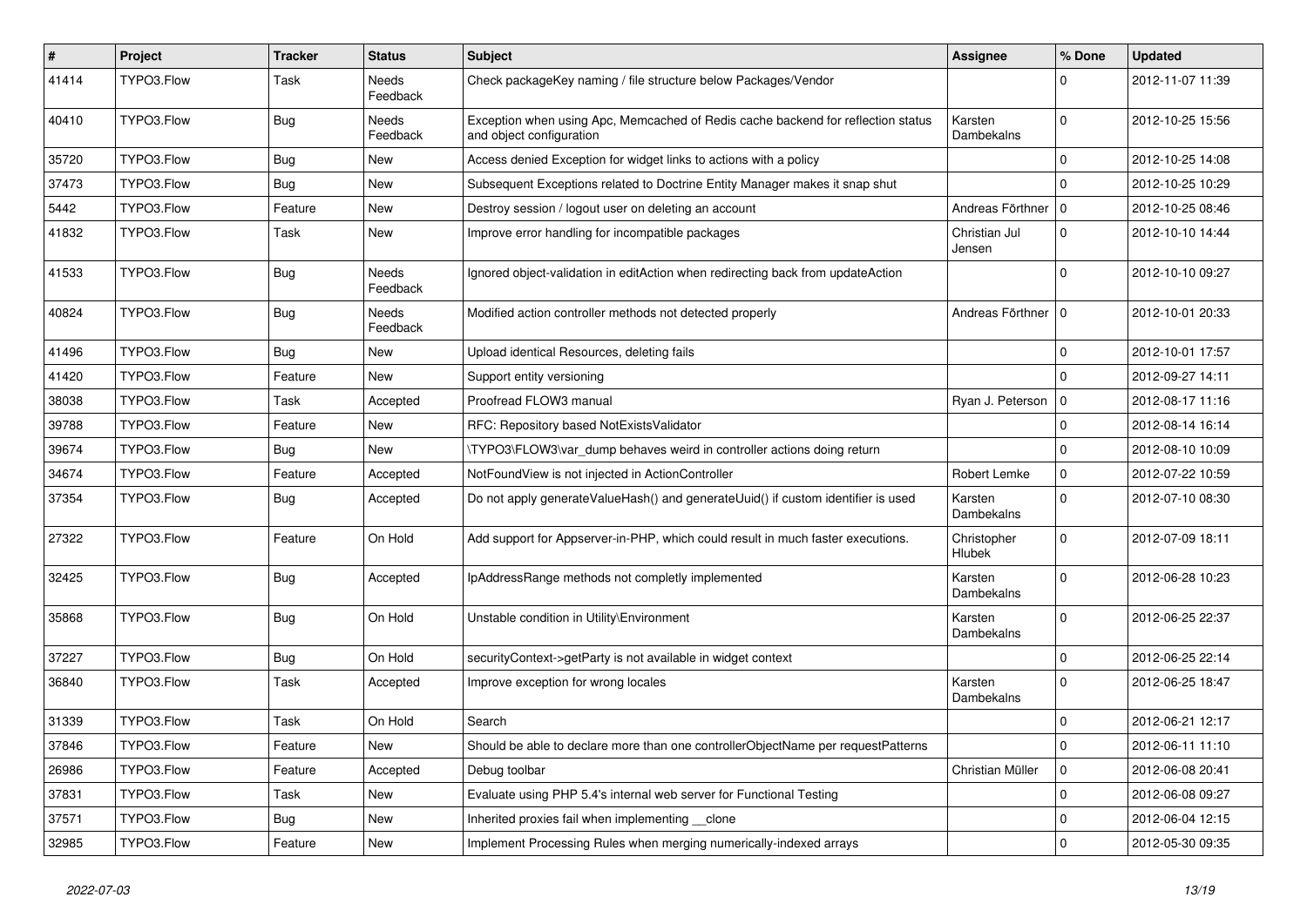| $\vert$ # | Project    | <b>Tracker</b> | <b>Status</b>            | <b>Subject</b>                                                                                       | <b>Assignee</b>       | % Done         | <b>Updated</b>   |
|-----------|------------|----------------|--------------------------|------------------------------------------------------------------------------------------------------|-----------------------|----------------|------------------|
| 37564     | TYPO3.Flow | <b>Bug</b>     | <b>New</b>               | Validation of Parent Object containing properties of type ManyToOne and<br>ManyToMany to same Target |                       | $\Omega$       | 2012-05-29 11:55 |
| 28136     | TYPO3.Flow | Feature        | New                      | HTTP Semantics for Transactions and more                                                             |                       | $\Omega$       | 2012-05-21 16:15 |
| 3621      | TYPO3.Flow | Feature        | <b>New</b>               | Implement dynamic firewall filter registration                                                       | Andreas Förthner 10   |                | 2012-05-21 16:15 |
| 3619      | TYPO3.Flow | Feature        | <b>New</b>               | Implement System Policy Support/System Security                                                      | Andreas Förthner      | $\overline{0}$ | 2012-05-21 16:15 |
| 37316     | TYPO3.Flow | Bug            | New                      | Use findBestMatchingLocale instead of getDefaultLocale?                                              |                       | $\mathbf 0$    | 2012-05-20 09:35 |
| 37279     | TYPO3.Flow | Feature        | <b>New</b>               | Request PropertyMapping                                                                              |                       | $\Omega$       | 2012-05-18 16:06 |
| 36955     | TYPO3.Flow | Feature        | <b>New</b>               | Add type filter to var dump()                                                                        |                       | $\mathbf 0$    | 2012-05-08 16:39 |
| 36804     | TYPO3.Flow | <b>Bug</b>     | New                      | Orphaned entities within aggregates are not removed                                                  |                       | $\mathbf 0$    | 2012-05-03 11:54 |
| 36634     | TYPO3.Flow | <b>Bug</b>     | New                      | Reconstituted entities do not have their properties set when initializeObject() is called            |                       | $\mathbf 0$    | 2012-04-26 21:28 |
| 36633     | TYPO3.Flow | <b>Bug</b>     | New                      | Reconstituted entities should not have the FLOW3_Persistence_clone property set                      |                       | $\mathbf 0$    | 2012-04-26 21:24 |
| 36510     | TYPO3.Flow | Feature        | <b>New</b>               | <b>Firewall Redirect?</b>                                                                            |                       | $\mathbf 0$    | 2012-04-24 12:57 |
| 36509     | TYPO3.Flow | Feature        | New                      | redirectToUri to an uri with acl forces a 403 because of missing csrf token.                         |                       | $\mathbf 0$    | 2012-04-24 12:44 |
| 36508     | TYPO3.Flow | Bug            | New                      | <b>AuthenticationProvider Request Patterns</b>                                                       |                       | $\mathbf 0$    | 2012-04-24 12:39 |
| 36495     | TYPO3.Flow | <b>Bug</b>     | <b>New</b>               | HTTP Response is sent before persistence preventing Exceptions to be displayed on<br>redirect        |                       | $\Omega$       | 2012-04-24 00:28 |
| 35970     | TYPO3.Flow | Task           | <b>New</b>               | Improve performance of Utility/Arrays::integerExplode by using array map                             |                       | $\mathsf 0$    | 2012-04-13 15:38 |
| 35831     | TYPO3.Flow | Bug            | <b>New</b>               | Deleting or unpublishing of a resource deletes all published symlinks<br>(Web/_Resources/Persistent) |                       | $\Omega$       | 2012-04-11 09:31 |
| 35783     | TYPO3.Flow | Feature        | <b>New</b>               | Lifecycle method after property mapping                                                              |                       | $\mathbf 0$    | 2012-04-08 21:01 |
| 35781     | TYPO3.Flow | Feature        | <b>New</b>               | Model validation                                                                                     |                       | $\Omega$       | 2012-04-08 17:06 |
| 35083     | TYPO3.Flow | <b>Bug</b>     | <b>New</b>               | involving SecurityContext in Widget's __wakeup situation leads to an exception                       |                       | $\mathbf 0$    | 2012-03-21 13:06 |
| 32869     | TYPO3.Flow | Bug            | New                      | Security config tokenClass doesnt throw exception if not found the class                             |                       | $\mathbf 0$    | 2012-03-19 10:53 |
| 9861      | TYPO3.Flow | Feature        | <b>Needs</b><br>Feedback | Leave logging up and running as long as possible                                                     |                       | $\Omega$       | 2012-03-15 10:53 |
| 27721     | TYPO3.Flow | Bug            | Needs<br>Feedback        | Permissions of uploaded resources not correct                                                        | Karsten<br>Dambekalns | $\Omega$       | 2012-03-15 10:37 |
| 29258     | TYPO3.Flow | Feature        | Needs<br>Feedback        | Provide a way to override classes by environment                                                     |                       | $\Omega$       | 2012-03-14 19:29 |
| 31484     | TYPO3.Flow | Feature        | Needs<br>Feedback        | possibility to modify inner workings of proxy class builder                                          |                       | $\Omega$       | 2012-03-14 18:10 |
| 28319     | TYPO3.Flow | <b>Bug</b>     | Needs<br>Feedback        | Access denied will be logged at the wrong location in nested calls                                   |                       | $\Omega$       | 2012-03-14 14:52 |
| 28074     | TYPO3.Flow | Feature        | Needs<br>Feedback        | Provide a shell script that installs Phoenix or FLOW3 from git                                       | Markus Bucher         | $\Omega$       | 2012-03-14 14:49 |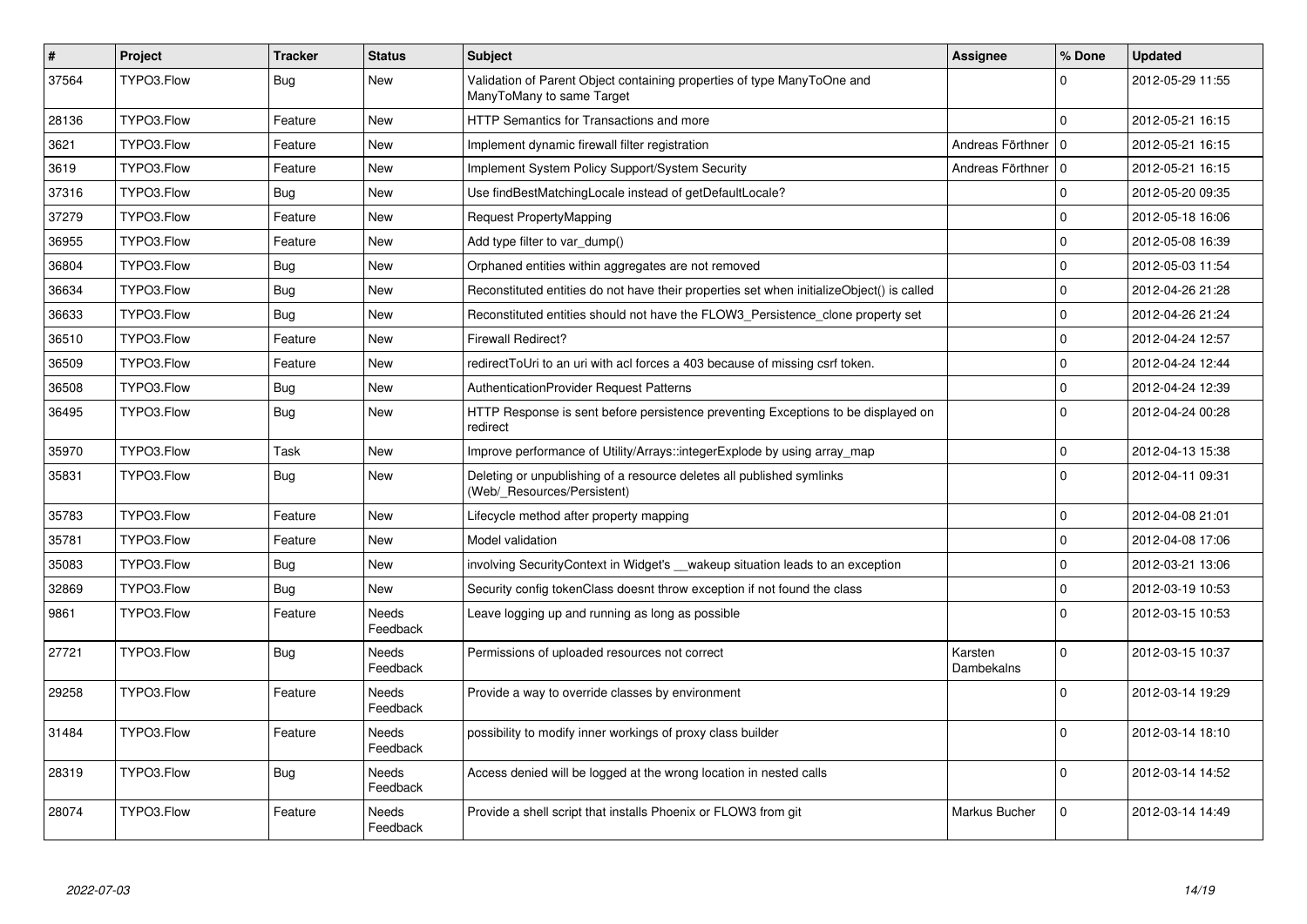| #     | Project    | <b>Tracker</b> | <b>Status</b>            | <b>Subject</b>                                                                                                                                          | <b>Assignee</b>       | % Done      | <b>Updated</b>   |
|-------|------------|----------------|--------------------------|---------------------------------------------------------------------------------------------------------------------------------------------------------|-----------------------|-------------|------------------|
| 27379 | TYPO3.Flow | <b>Bug</b>     | <b>Needs</b><br>Feedback | add check to clear the database at tearDown in testing                                                                                                  |                       |             | 2012-03-14 14:41 |
| 11039 | TYPO3.Flow | <b>Bug</b>     | Needs<br>Feedback        | Static object container injects properties to result of factory object                                                                                  |                       | $\Omega$    | 2012-03-14 13:41 |
| 34816 | TYPO3.Flow | Feature        | <b>New</b>               | Long text encryption                                                                                                                                    |                       | $\mathbf 0$ | 2012-03-14 08:33 |
| 33024 | TYPO3.Flow | <b>Bug</b>     | Accepted                 | Exception when validating a float in a Model with the Number validator                                                                                  | Karsten<br>Dambekalns | $\Omega$    | 2012-03-07 22:08 |
| 33049 | TYPO3.Flow | Feature        | New                      | Allow configuration of context without environment variable (needed for IIS)                                                                            |                       | 0           | 2012-03-07 20:51 |
| 33078 | TYPO3.Flow | <b>Bug</b>     | New                      | No Redirect to Login                                                                                                                                    |                       | $\mathbf 0$ | 2012-03-07 17:45 |
| 32574 | TYPO3.Flow | <b>Bug</b>     | Accepted                 | FLOW3 enters fork bombs when using cgi-fcgi vs cli                                                                                                      | Karsten<br>Dambekalns | $\Omega$    | 2012-03-07 17:21 |
| 34404 | TYPO3.Flow | <b>Bug</b>     | <b>New</b>               | JsonView transformObject does not respect descendAll configuration                                                                                      |                       | $\mathbf 0$ | 2012-02-29 01:12 |
| 34133 | TYPO3.Flow | Feature        | <b>New</b>               | RFC: Handle Semicolons in Path part of URIs as Scoped Path Parameters                                                                                   |                       | $\Omega$    | 2012-02-21 15:17 |
| 33710 | TYPO3.Flow | Feature        | New                      | Configuration based on Domain                                                                                                                           |                       | $\Omega$    | 2012-02-06 16:08 |
| 32873 | TYPO3.Flow | Bug            | Accepted                 | Value changes for logged in account are not persisted due to session serialization                                                                      | Karsten<br>Dambekalns | $\Omega$    | 2012-02-01 12:43 |
| 33465 | TYPO3.Flow | <b>Bug</b>     | <b>New</b>               | Some vital commands to recover the system fail when recovery is needed                                                                                  |                       | $\Omega$    | 2012-01-26 15:51 |
| 33293 | TYPO3.Flow | <b>Bug</b>     | <b>New</b>               | Injection to private variable results in injection of the the wrong class                                                                               |                       | 0           | 2012-01-18 16:41 |
| 33018 | TYPO3.Flow | Feature        | New                      | Translator should support override of labels from other packages                                                                                        |                       | $\mathbf 0$ | 2012-01-06 13:05 |
| 9313  | TYPO3.Flow | Feature        | New                      | Support for currencies                                                                                                                                  |                       | $\mathbf 0$ | 2011-12-15 17:44 |
| 8464  | TYPO3.Flow | Feature        | <b>New</b>               | Write settings using the ConfigurationManager                                                                                                           |                       | $\mathbf 0$ | 2011-12-15 17:06 |
| 32294 | TYPO3.Flow | Feature        | New                      | Lazy initialization of loggers                                                                                                                          |                       | $\mathbf 0$ | 2011-12-05 10:29 |
| 32105 | TYPO3.Flow | <b>Bug</b>     | <b>New</b>               | IgnoreValidation ignored if ACL is set for this controller action                                                                                       |                       | $\mathbf 0$ | 2011-11-26 11:22 |
| 6712  | TYPO3.Flow | Feature        | Accepted                 | Implement mixin support                                                                                                                                 | Robert Lemke          | 0           | 2011-11-08 00:18 |
| 31210 | TYPO3.Flow | <b>Bug</b>     | New                      | constructor of proxy class not compatible with interfaces defening a constructor                                                                        |                       | $\mathbf 0$ | 2011-11-07 22:02 |
| 31262 | TYPO3.Flow | Feature        | <b>New</b>               | Named arguments in Objects.yaml for constructor arguments                                                                                               |                       | 0           | 2011-10-25 10:26 |
| 31261 | TYPO3.Flow | Feature        | New                      | Virtual objects - generate proxy classes for interfaces                                                                                                 |                       | $\mathbf 0$ | 2011-10-25 10:23 |
| 30418 | TYPO3.Flow | Feature        | New                      | Package bootstrapping following dependencies                                                                                                            |                       | $\mathbf 0$ | 2011-10-21 13:38 |
| 31002 | TYPO3.Flow | Bug            | New                      | Generated __sleep method handles static properties as members.                                                                                          |                       | 0           | 2011-10-21 13:20 |
| 30425 | TYPO3.Flow | Bug            | New                      | New methods are not updated in Policies during Development                                                                                              |                       | 0           | 2011-10-21 13:20 |
| 30424 | TYPO3.Flow | Bug            | New                      | Forward object arguments with changes                                                                                                                   |                       | 0           | 2011-10-21 13:20 |
| 29425 | TYPO3.Flow | <b>Bug</b>     | New                      | Deletion of a blog post with resources fails with FK constraint error                                                                                   |                       | $\mathbf 0$ | 2011-10-21 13:20 |
| 25988 | TYPO3.Flow | <b>Bug</b>     | New                      | Useless proxies are built for some classes                                                                                                              |                       | 0           | 2011-10-21 13:20 |
| 10678 | TYPO3.Flow | <b>Bug</b>     | New                      | ReflectionService doesn't reflect methods of child classes correctly when they get<br>reflected before their parent class in the initialization process |                       | 0           | 2011-10-21 13:20 |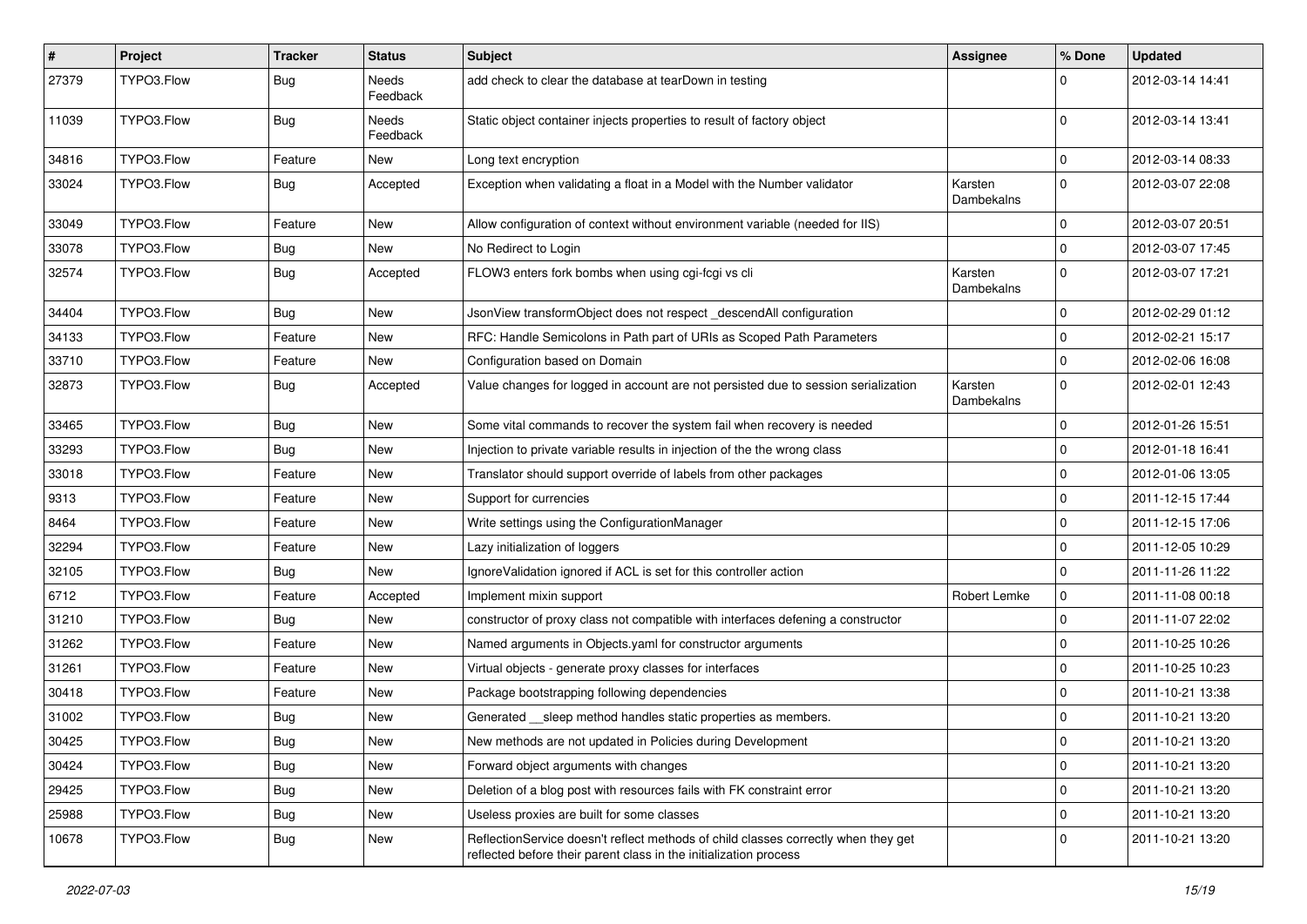| $\sharp$ | <b>Project</b> | <b>Tracker</b> | <b>Status</b>            | <b>Subject</b>                                                                                             | <b>Assignee</b>       | % Done      | <b>Updated</b>   |
|----------|----------------|----------------|--------------------------|------------------------------------------------------------------------------------------------------------|-----------------------|-------------|------------------|
| 2974     | TYPO3.Flow     | <b>Bug</b>     | <b>New</b>               | Aspect / Proxy Cache is not emptied automatically if an interface used for introduction<br>was modified    | Robert Lemke          | $\Omega$    | 2011-10-21 13:20 |
| 1785     | TYPO3.Flow     | Feature        | New                      | Automatic garbage collection for expired cache entries                                                     |                       | $\Omega$    | 2011-10-20 01:43 |
| 890      | TYPO3.Flow     | Feature        | <b>New</b>               | Add priority for advice chains                                                                             | Robert Lemke          | $\mathbf 0$ | 2011-10-20 01:43 |
| 3580     | TYPO3.Flow     | Feature        | New                      | Create an administration panel for the FLOW3 Development context                                           |                       | $\Omega$    | 2011-10-13 15:21 |
| 9537     | TYPO3.Flow     | Feature        | New                      | Query criterions should be able to compare whole objects                                                   |                       | $\mathbf 0$ | 2011-10-04 18:42 |
| 30428    | TYPO3.Flow     | Feature        | New                      | Cloning of request arguments                                                                               |                       | $\mathbf 0$ | 2011-09-29 13:26 |
| 30258    | TYPO3.Flow     | Feature        | New                      | Support optional package dependencies                                                                      |                       | $\Omega$    | 2011-09-24 18:34 |
| 29476    | TYPO3.Flow     | Feature        | New                      | Provider rendering time and query count for request                                                        |                       | $\Omega$    | 2011-09-05 09:22 |
| 29387    | TYPO3.Flow     | Feature        | Needs<br>Feedback        | A token with wrong credentials should throw an exception                                                   | Andreas Förthner      | l 0         | 2011-08-31 15:32 |
| 26767    | TYPO3.Flow     | Feature        | <b>New</b>               | Reflection method to get a method return type and documentation                                            |                       | $\Omega$    | 2011-08-29 21:45 |
| 29202    | TYPO3.Flow     | Task           | <b>New</b>               | Provide a Cherokee Server Configuration for FLOW3                                                          |                       | $\Omega$    | 2011-08-24 07:45 |
| 28231    | TYPO3.Flow     | Feature        | New                      | Allow output to STDERR for CLI Response                                                                    |                       | $\Omega$    | 2011-07-15 13:32 |
| 25907    | TYPO3.Flow     | Task           | New                      | Referrer should only contain the URI of the previous request                                               |                       | $\Omega$    | 2011-04-12 12:00 |
| 6602     | TYPO3.Flow     | Feature        | New                      | Implement after invocation handling                                                                        | Andreas Förthner      | I٥          | 2011-01-07 11:15 |
| 8981     | TYPO3.Flow     | Feature        | New                      | Security/Performance: Provide Webserver Configuration file for common webservers -<br>do not use .htaccess |                       | $\Omega$    | 2010-10-20 11:39 |
| 8463     | TYPO3.Flow     | Feature        | <b>New</b>               | Check security policy for objects reconstituted in the session scope                                       |                       | $\Omega$    | 2010-10-20 11:39 |
| 8462     | TYPO3.Flow     | Feature        | <b>New</b>               | Check subobjects in query rewriting                                                                        |                       | $\Omega$    | 2010-10-20 11:39 |
| 6603     | TYPO3.Flow     | Feature        | <b>New</b>               | Provide a policy management API                                                                            | Andreas Förthner      | l o         | 2010-10-20 11:39 |
| 6601     | TYPO3.Flow     | Task           | On Hold                  | Introduce a new roles definition syntax including runtime constraints                                      | Andreas Förthner      | l o         | 2010-10-20 11:39 |
| 6178     | TYPO3.Flow     | Feature        | <b>New</b>               | Implement FileType and FileSize validators                                                                 |                       | $\Omega$    | 2010-10-20 11:39 |
| 5774     | TYPO3.Flow     | Feature        | <b>New</b>               | Package Manager should clear all cache entries tagged with %PACKAGE%                                       |                       | $\Omega$    | 2010-10-20 11:39 |
| 3755     | TYPO3.Flow     | Task           | New                      | Concurrency stress testing and cache mechanism                                                             |                       | $\mathbf 0$ | 2010-10-20 11:39 |
| 3588     | TYPO3.Flow     | Feature        | Accepted                 | Support value objects in the Object Factory                                                                | Robert Lemke          | l o         | 2010-10-20 11:39 |
| 3587     | TYPO3.Flow     | Feature        | <b>New</b>               | Enforce validation rules for value objects already in constructor                                          |                       | $\Omega$    | 2010-10-20 11:39 |
| 3312     | TYPO3.Flow     | Feature        | <b>Needs</b><br>Feedback | Allow for easy logging by annotations                                                                      | Robert Lemke          | $\Omega$    | 2010-10-20 11:39 |
| 1856     | TYPO3.Flow     | Feature        | <b>New</b>               | The Package Manager checks dependencies between packages on each activation /<br>deactivation              | Christopher<br>Hlubek | $\Omega$    | 2010-10-20 11:39 |
| 55953    | TYPO3.Flow     | Task           | New                      | Repair and streamline ValueObject support                                                                  |                       | 50          | 2015-02-16 00:30 |
| 58579    | TYPO3.Flow     | Feature        | New                      | Adding own environment constants to Flow                                                                   |                       | 50          | 2014-05-06 22:14 |
| 36800    | TYPO3.Flow     | Task           | Accepted                 | Streamline Resource object API                                                                             | Robert Lemke          | 50          | 2013-08-02 17:03 |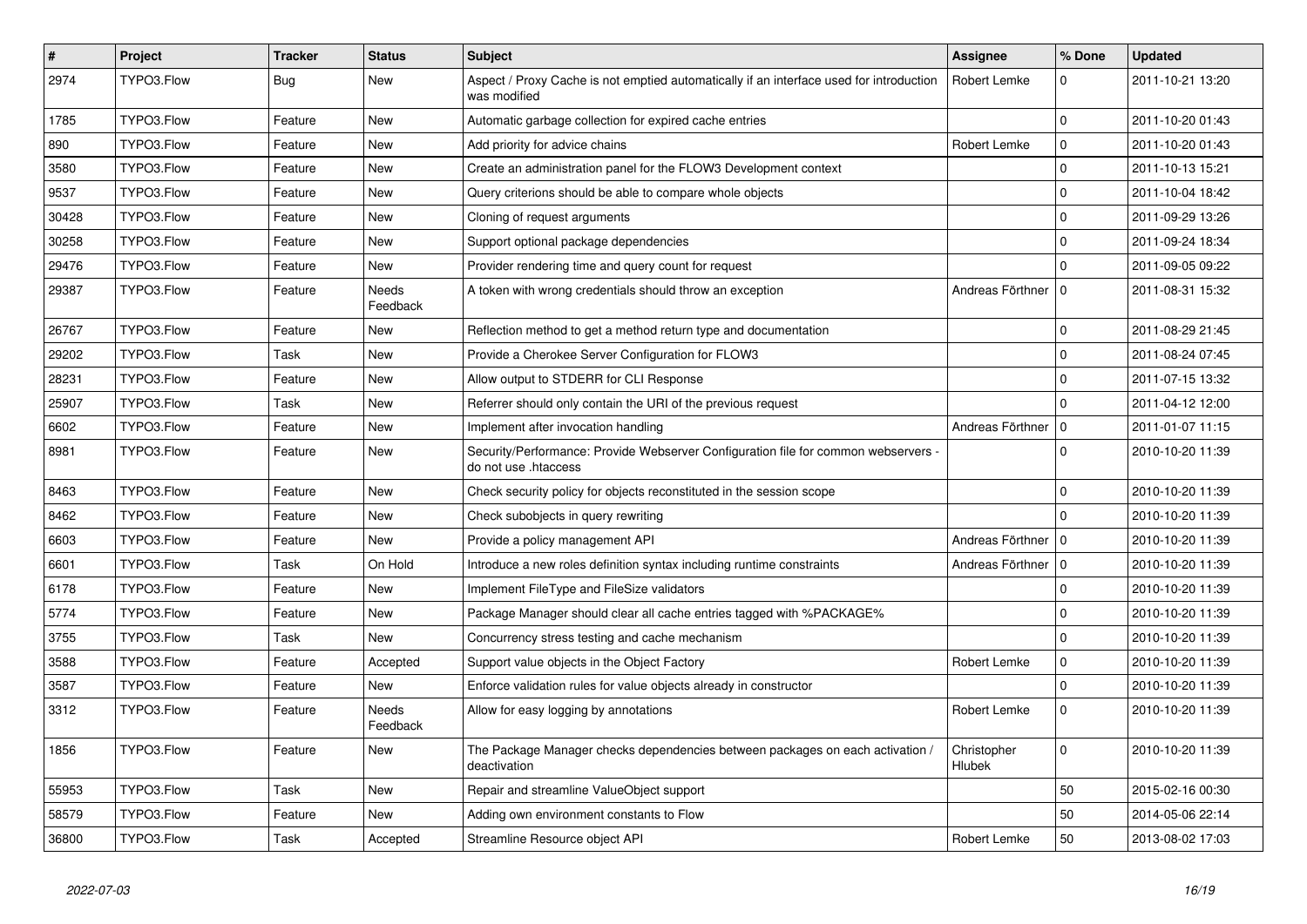| $\pmb{\#}$ | Project     | <b>Tracker</b> | <b>Status</b>       | Subject                                                                                            | <b>Assignee</b>       | % Done      | <b>Updated</b>   |
|------------|-------------|----------------|---------------------|----------------------------------------------------------------------------------------------------|-----------------------|-------------|------------------|
| 39609      | TYPO3.Flow  | Feature        | Accepted            | <b>Migration Version</b>                                                                           | Karsten<br>Dambekalns | 50          | 2013-05-21 13:28 |
| 4146       | TYPO3.Flow  | Feature        | Accepted            | Support typed parameters for validation                                                            | Karsten<br>Dambekalns | 50          | 2010-10-20 11:39 |
| 28052      | TYPO3.Flow  | Feature        | On Hold             | Possibility to enable or disable accounts                                                          | Julian Kleinhans      | 60          | 2013-05-21 13:28 |
| 27561      | TYPO3.Flow  | Task           | Accepted            | Complete documentation                                                                             |                       | 84          | 2013-09-23 12:56 |
| 51809      | TYPO3.Flow  | <b>Bug</b>     | <b>Under Review</b> | Commit "[BUGFIX] Published resources don't support symlinks" produces an fatal<br>error on Windows | Adrian Föder          | 100         | 2015-06-13 12:51 |
| 51676      | TYPO3.Flow  | Feature        | <b>Under Review</b> | Support of symlinks for Resources                                                                  |                       | 100         | 2015-06-13 12:51 |
| 58975      | TYPO3.Flow  | <b>Bug</b>     | <b>New</b>          | Fix command for Linux in Qucikstart documentation                                                  |                       | 100         | 2014-05-21 19:47 |
| 42601      | TYPO3.Flow  | Bug            | <b>Under Review</b> | Content Security: QOM rewriting is omitted if used in certain cases in an Action<br>Controller     | Robert Lemke          | 100         | 2013-08-14 15:35 |
| 26745      | TYPO3.Flow  | Feature        | <b>New</b>          | MVC should know about entities lying in the session                                                |                       | 100         | 2012-07-10 12:14 |
| 47006      | TYPO3.Fluid | <b>Bug</b>     | <b>Under Review</b> | widget identifier are not unique                                                                   |                       | $\mathbf 0$ | 2017-02-09 15:45 |
| 33215      | TYPO3.Fluid | Feature        | <b>New</b>          | RFC: Dynamic values in ObjectAccess paths                                                          |                       | $\mathbf 0$ | 2016-04-15 09:26 |
| 52536      | TYPO3.Fluid | <b>Bug</b>     | <b>Under Review</b> | Errorclass not set if no property-attribute set                                                    |                       | 0           | 2016-01-06 10:02 |
| 65424      | TYPO3.Fluid | Bug            | <b>Under Review</b> | SelectViewHelper must respect option(Value Label)Field for arrays                                  |                       | $\mathbf 0$ | 2015-02-28 22:23 |
| 46257      | TYPO3.Fluid | Feature        | <b>Under Review</b> | Add escape sequence support for Fluid                                                              |                       | 0           | 2015-01-26 09:00 |
| 62346      | TYPO3.Fluid | Feature        | <b>New</b>          | f:comment should have high precende                                                                |                       | $\mathbf 0$ | 2014-10-20 11:33 |
| 50888      | TYPO3.Fluid | <b>Bug</b>     | <b>Under Review</b> | WSOD by changing name of section and if Fluid caches are generated                                 |                       | $\mathbf 0$ | 2014-08-26 15:52 |
| 60856      | TYPO3.Fluid | Bug            | New                 | Target attribute not supported by the form viewhelper                                              |                       | $\mathbf 0$ | 2014-08-08 13:14 |
| 52640      | TYPO3.Fluid | Feature        | <b>Under Review</b> | Create an UnlessViewHelper as opposite to the IfViewHelper                                         | Marc Neuhaus          | $\mathbf 0$ | 2014-08-01 09:02 |
| 44234      | TYPO3.Fluid | <b>Bug</b>     | <b>Under Review</b> | selectViewHelper's sorting does not respect locale collation                                       |                       | $\mathbf 0$ | 2014-07-31 17:15 |
| 60271      | TYPO3.Fluid | Feature        | New                 | Paginate viewhelper, should also support arrays                                                    |                       | $\mathbf 0$ | 2014-07-11 13:19 |
| 60181      | TYPO3.Fluid | Feature        | New                 | Caching mechanism for Fluid Views/Templates                                                        |                       | $\mathbf 0$ | 2014-07-08 13:18 |
| 60003      | TYPO3.Fluid | Feature        | <b>New</b>          | Add required-Attribute to f:form.password                                                          |                       | $\Omega$    | 2014-06-30 16:53 |
| 59057      | TYPO3.Fluid | Bug            | <b>Under Review</b> | Hidden empty value fields shoud be disabled when related field is disabled                         | Bastian Waidelich   0 |             | 2014-06-18 17:23 |
| 53806      | TYPO3.Fluid | <b>Bug</b>     | <b>Under Review</b> | Paginate widget maximumNumberOfLinks rendering wrong number of links                               | Bastian Waidelich   0 |             | 2014-06-18 12:13 |
| 58862      | TYPO3.Fluid | Bug            | Needs<br>Feedback   | FormViewHelper doesn't accept NULL as value for \$arguments                                        | Bastian Waidelich   0 |             | 2014-06-04 12:49 |
| 58983      | TYPO3.Fluid | <b>Bug</b>     | <b>New</b>          | format.date does not respect linebreaks and throws exception                                       |                       | 0           | 2014-05-21 10:00 |
| 58921      | TYPO3.Fluid | <b>Bug</b>     | New                 | f:form.* VHs crash if NOT inside f:form but followed by f:form                                     |                       | $\mathbf 0$ | 2014-05-19 15:29 |
| 57885      | TYPO3.Fluid | <b>Bug</b>     | New                 | Inputs are cleared from a second form if the first form produced a vallidation error               |                       | 0           | 2014-04-14 00:00 |
| 51239      | TYPO3.Fluid | <b>Bug</b>     | <b>Under Review</b> | AbstractViewHelper use incorrect method signature for "\$this->systemLogger->log()"                | Adrian Föder          | 0           | 2014-04-11 11:17 |
| 3725       | TYPO3.Fluid | Feature        | New                 | CSS Engine                                                                                         | Christian Müller      | $\mathbf 0$ | 2014-04-03 13:24 |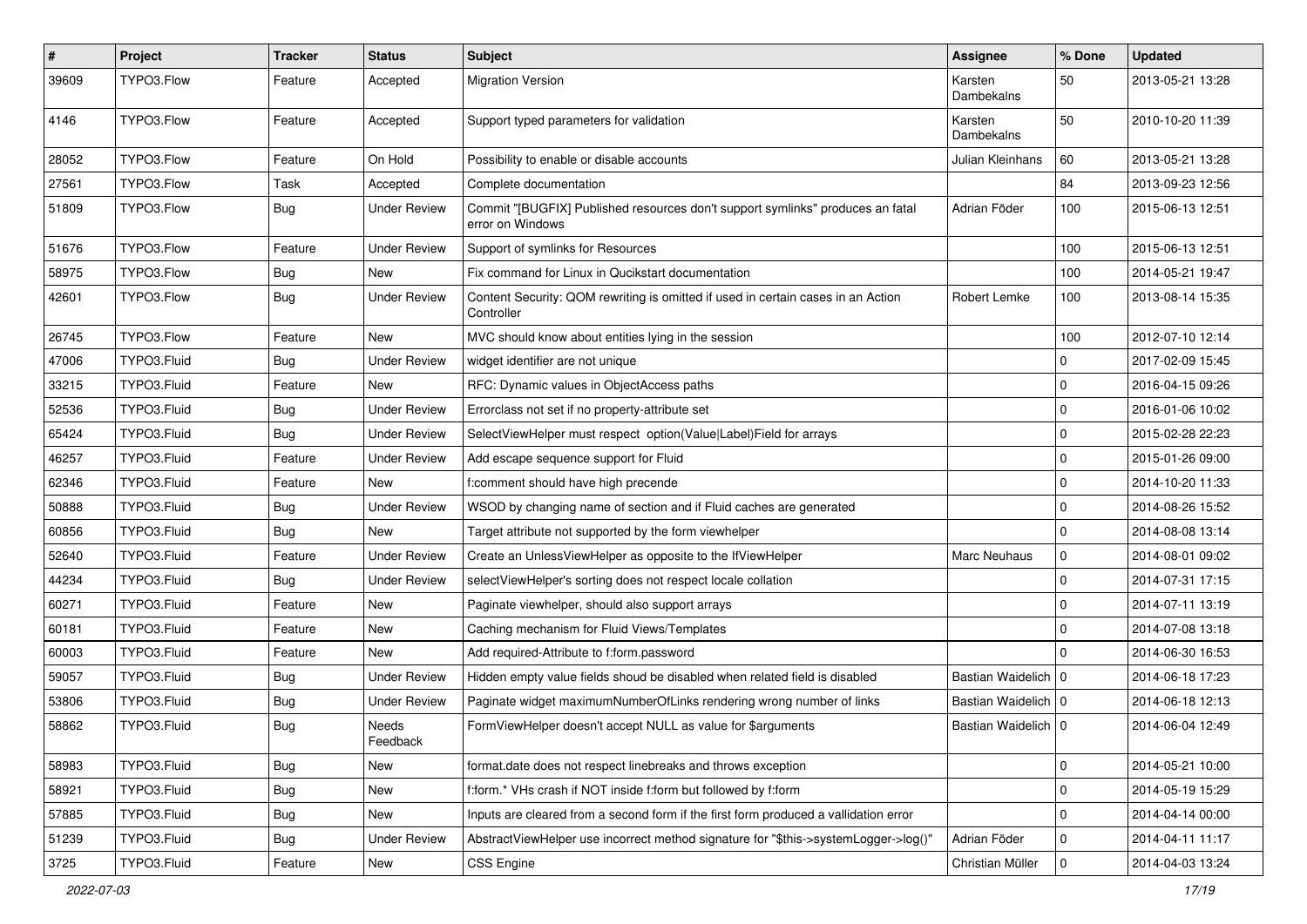| #     | Project     | <b>Tracker</b> | <b>Status</b>       | Subject                                                                                              | <b>Assignee</b>             | % Done      | <b>Updated</b>   |
|-------|-------------|----------------|---------------------|------------------------------------------------------------------------------------------------------|-----------------------------|-------------|------------------|
| 40064 | TYPO3.Fluid | Bug            | New                 | Multiselect is not getting persisted                                                                 |                             | 0           | 2014-03-27 22:12 |
| 49756 | TYPO3.Fluid | Feature        | <b>Under Review</b> | Select values by array key in checkbox viewhelper                                                    |                             | $\mathbf 0$ | 2014-03-25 02:40 |
| 1907  | TYPO3.Fluid | Feature        | <b>New</b>          | Default values for view helpers based on context                                                     |                             | $\mathbf 0$ | 2014-03-10 17:53 |
| 56237 | TYPO3.Fluid | Task           | <b>New</b>          | in-line (Condition) View Helpers should not evaluate on parsing                                      |                             | $\mathbf 0$ | 2014-02-24 13:47 |
| 54195 | TYPO3.Fluid | Task           | <b>New</b>          | Rename and move FormViewHelper's errorClass value, currently 'f3-form-error'                         | Adrian Föder                | $\mathbf 0$ | 2014-02-15 12:19 |
| 55008 | TYPO3.Fluid | Bug            | <b>Under Review</b> | Interceptors should be used in Partials                                                              | Christian Müller            | $\mathbf 0$ | 2014-01-15 08:44 |
| 43346 | TYPO3.Fluid | Feature        | <b>Under Review</b> | Allow property mapping configuration via template                                                    | Karsten<br>Dambekalns       | $\Omega$    | 2013-12-16 10:14 |
| 54284 | TYPO3.Fluid | Bug            | <b>New</b>          | Default Option for Switch/Case VH                                                                    |                             | $\mathbf 0$ | 2013-12-08 14:28 |
| 49600 | TYPO3.Fluid | Bug            | <b>New</b>          | f:form tag shown as a HTML on frontend                                                               |                             | $\mathbf 0$ | 2013-12-04 13:04 |
| 5636  | TYPO3.Fluid | Task           | <b>Under Review</b> | Form RadioViewHelper and CheckBoxViewHelper miss check for existing object<br>before it is accessed. |                             | $\Omega$    | 2013-11-22 17:14 |
| 34682 | TYPO3.Fluid | Bug            | <b>Under Review</b> | Radio Button missing checked on validation error                                                     |                             | $\mathbf 0$ | 2013-11-20 20:58 |
| 7608  | TYPO3.Fluid | Feature        | New                 | Configurable shorthand/object accessor delimiters                                                    |                             | $\mathbf 0$ | 2013-11-07 14:08 |
| 52591 | TYPO3.Fluid | Bug            | <b>New</b>          | The Pagination Widget broken for joined objects                                                      |                             | $\mathbf 0$ | 2013-10-07 21:59 |
| 40081 | TYPO3.Fluid | Feature        | New                 | Allow assigned variables as keys in arrays                                                           |                             | $\mathbf 0$ | 2013-10-02 09:38 |
| 52419 | TYPO3.Fluid | Bug            | <b>New</b>          | Wrong PHPDocs notation for default value inline f:translate viewhelper                               |                             | $\mathbf 0$ | 2013-10-01 09:10 |
| 51277 | TYPO3.Fluid | Feature        | <b>New</b>          | ViewHelper context should be aware of actual file occurrence                                         |                             | $\mathbf 0$ | 2013-08-23 08:43 |
| 51100 | TYPO3.Fluid | Feature        | New                 | Links with absolute URI should have the option of URI Scheme                                         |                             | $\mathbf 0$ | 2013-08-16 12:06 |
| 40998 | TYPO3.Fluid | <b>Bug</b>     | <b>Under Review</b> | Missing parent request namespaces in form field name prefix                                          | Sebastian<br>Kurfuerst      | $\Omega$    | 2013-08-14 15:39 |
| 36662 | TYPO3.Fluid | <b>Bug</b>     | Needs<br>Feedback   | Checked state isn't always correct when property is collection                                       | Kevin Ulrich<br>Moschallski | $\Omega$    | 2013-08-14 15:39 |
| 46289 | TYPO3.Fluid | Bug            | Needs<br>Feedback   | Enable Escaping Interceptor in XML request format                                                    |                             | $\Omega$    | 2013-08-14 15:35 |
| 45384 | TYPO3.Fluid | Bug            | New                 | Persisted entity object in widget-configuration cannot be deserialized (after reload)                |                             | $\mathbf 0$ | 2013-08-14 15:35 |
| 48355 | TYPO3.Fluid | Feature        | <b>New</b>          | Assign output of viewhelper to template variable for further processing.                             |                             | $\mathbf 0$ | 2013-07-06 18:05 |
| 49038 | TYPO3.Fluid | <b>Bug</b>     | <b>New</b>          | form.select does not select the first item if prependOptionValue is used                             |                             | $\mathbf 0$ | 2013-06-11 22:11 |
| 33551 | TYPO3.Fluid | Bug            | <b>New</b>          | View helper values break out of a partial scope                                                      | Sebastian<br>Kurfuerst      | $\Omega$    | 2013-06-05 14:41 |
| 47669 | TYPO3.Fluid | Task           | New                 | FormViewHelper does not define the default request method                                            |                             | $\mathbf 0$ | 2013-04-28 16:39 |
| 45345 | TYPO3.Fluid | Feature        | Needs<br>Feedback   | Easy to use comments for fluid that won't show in output                                             |                             | 0           | 2013-03-26 20:40 |
| 46545 | TYPO3.Fluid | Feature        | New                 | Better support for arrays in options of SelectViewHelper                                             |                             | 0           | 2013-03-22 13:35 |
| 46091 | TYPO3.Fluid | Task           | Needs<br>Feedback   | Show source file name and position on exceptions during parsing                                      |                             | $\mathbf 0$ | 2013-03-07 11:26 |